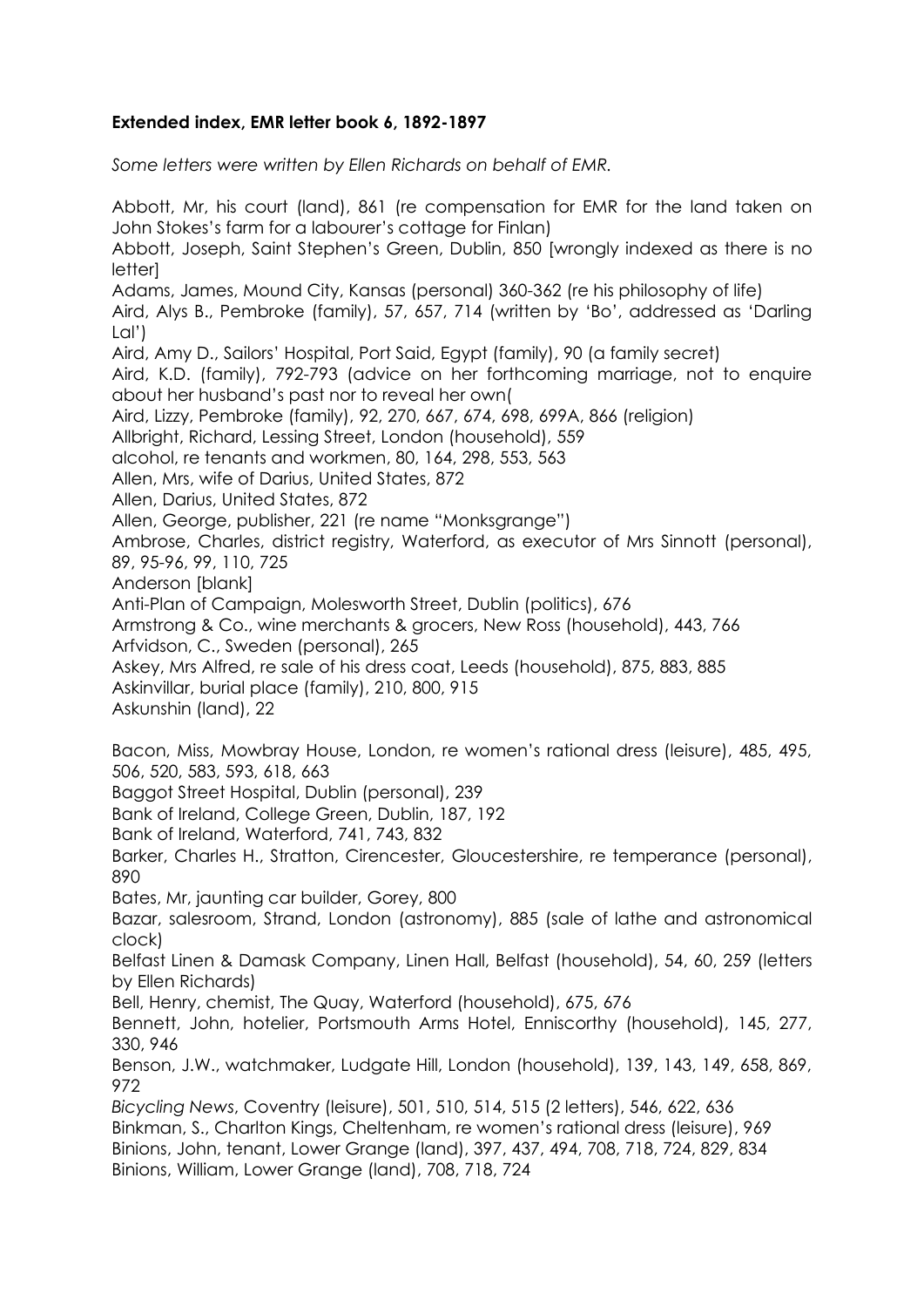Blackburn, William, occupant of cottage on Monksgrange demesne (land), 2, 19, 232, 248, 271, 283, 553 (pledge), 619, 675, 677, 682, 809 Blacker family (personal), 933 (insanity in) Blacker, Captain William, grandfather of Robert, 933 Blacker, Edward C., son of Robert Blacker, re grand jury (politics), 720, 767, 911-913 Blacker, Canon Robert, Woodbrook (land), 7, 42 (from Ellen Richards), 96,123, 129, 175, 350, 351, 555, 674, 740, 767, 868, 873, 982, 989 Blacker, Stewart, son of Canon Robert Blacker, 989 (reported wounded in Peshawar) Blacker, Mrs Susan, 'deranged & deformed', wife of Captain William Blacker, 933 Bloomer, Mrs, death of, 579, 642 Blows, Wesley, plait dealer, Cheapside, London, for straw hats (household), 224, 234, 327 (from Ellen Richards) Bluemel & Brothers, bicycle accessories, London (leisure), 614 Blye, Henry, summons server, Clonroche (land), 293, 295 Board of Works, Dublin, 236, 363, 366, 371, 390 Bowen & Co., aluminium founders, Clerkenwell, London, 757, 758, 762, 764, 769 Bowen, Mrs, Glendine, Arthurstown, recommendation of Bridget Murphy, 568 Bowker, Charles E.,see Lancashire insurance Company, Lower Sackville Street, Dublin (household) Boxer, Mrs Edith, Sutton, Surrey, re women's rational dress (leisure), 546 Boyd, Samuel, druggist, Mary Street, Dublin (household), 316, 325, 331, 457, 469, 680, 700, 799 (struck out) Boyd & Goodwin, varnish makers, Merrion Row, Dublin (household), 946 Boyle, Robert & Son, ventilating engineers, Holborn Viaduct, London, 283, 392, 406, 415, 419, 429, 799, 818 Bradley, Miss, Dublin (household), 300 (from Ellen Richards) Bragg, J.L., biscuit makers, Wigmore Street, London (household), 473, 478, 482 Breen, Mr, tenant (land), 359, 365 Breen, Patrick (land), 298 Breen, Patrick S., tenant (land), 80 (drunken), 164 Brennan, Mr, contractor for the road by Mrs Rice's cottage (land), 538, 589 Brennan, Mr (land), 545 Brennan family of Newtown, mentioned in letter to General Napper as opening a new section of road, 350, 351, 545, 626 Brennan, The Revd M., Stradbally, Co. Laois, 638 (re subscription to new church) Brennan, Thomas, 621 Bridle, William, Budleigh Salterton, Devon, re theism (religion), 858 Brien, Ann, sister of Patrick (land), 62 (death) Brien, Kate, sister of Patrick (land), 62 (living in Pembroke, Wales) Brien, Patrick, tenant (land), 62, 296, 298 Brien, Patrick, butcher, Market Square, Enniscorthy (household), 748 Brien, Thomas, brother of Patrick (land), 62 (living in United States) Brooks, J.B. & Co., saddlers, Birmingham (household), 125 Brown & Gould, London, re women's rational dress (leisure), 535, 704 Browne, J.P., advertisement offices, Victoria Street, London (leisure), 472 Browning, David, Limerick, re theism (religion), 910, 931 Buck, Joseph, tool maker, London (farm), 6 Buckman, Sydney, Charlton Kings, Cheltenham, secretary, Western Rational Dress Club (leisure), 979 Budgen family, 645 Budgen, Janssen T., Ballindoney (household), 403-404, 405, 442, 1010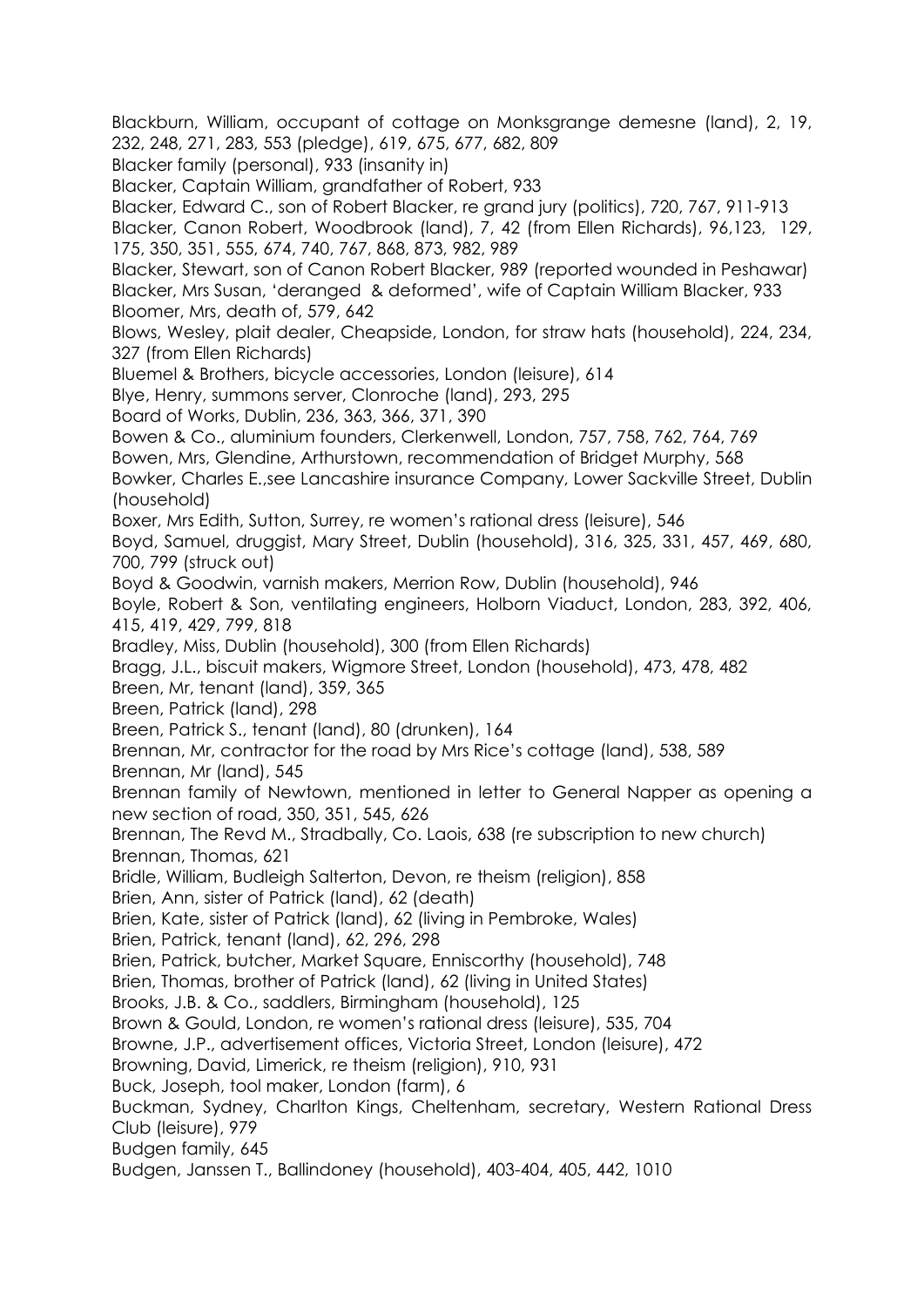Burke, Ashworth P., publisher of *Burke's Peerage* and *Burke's Landed Gentry*, Victoria Street, London, re name Monksgrange, 260, 269, 279

Burke, James, tenant, Corrageen (land), 372, 384

Butterick, E. & Co., fashion designers & pattern makers, Regent Street, London (household), 39 (from Ellen Richards for patterns), 512 (women's cycling knickerbockers)

Buttle, Mr (politics), 911-913

Caldwell & Son, South Frederick Street, Dublin, bookseller (personal), 75, 77, 107, 214, 433, 891, 898, 902

Cameron, Sir Charles, public health, Dublin, 897

Capes, Miss Harriet M., South Gate Street, Winchester (religion), 802-805, 808, 813, 844, 870

Carey, Dr Richard B., Borris, Co. Carlow, re breeding of rough-haired Irish terriers, 320, 324, 374, 385, 439, 441, 590, 594, 688, 693, 696

Carr, W.W., lime yard, New Ross (household), 351, 375, 457

Carson, W. & Sons, Bachelors Walk, Dublin (household), 34, 35, 39 (from Ellen Richards), 47, 49, 56, 67, 181, 183, 589, 596, 598, 601, 776, 785, 1012

Carton, H., Templeshannon, Enniscorthy, 905 (re his purchase of EMR's Martigny-Henry carbine)

Casey, Mr, clerk of works, Enniscorthy, re inspector's visit to the proposed labourer's cottage in Corrageen (land), 638

Cassell & Co., publishers, Ludgate Hill, London, re art prints, 372, 777

Caulfield, John, tenant (land), 62 (his sheep trespassing on the Carlow Meadow), 81, 806

Caulfield, Martin, tenant (land), 806

Charlesworth, Mrs Iris B., Wichita, Kansas, re women's rational dress (leisure), 544-545 Chatto & Windus, publishers, Piccadilly, London, 291

Cherry, Mrs, Upper Wellington Street, Dublin (household), 300

Churchill, Charles & Co., tool dealers, Finsbury, London (household, farm), 26, 273, 283, 288 (not sent)

Cleary, Mr, father of James, tenant (land), 268

Cleary, Edward, brother-in-law of Johanna (land), 236

Cleary, James, Askinvillar, tenant (land), 80, 84, 268; 800, 915 (payment for keeping the key of the Richards family burial place)

Cleary, Mrs Johanna, tenant (land), 62, 159, 236 (alcohol), 264, 268, 298, 359

Close, John, saddler, Sackville Street, Dublin (household), 23

Cobham, G.W., Edwin Street, Gravesend, Kent (astronomy), 982 (re sale of the sidereal clock, etc.)

Cockburne, William, Bank of Ireland, College Green, Dublin, 192

Colclough, John & Sons, coach builders, Duke Street, Dublin (household), 806, 812, 905

Colles, Mrs, Wilton Place, Dublin, 693, 721

Connolly, James, builder, Priory Street, New Ross (household), 673, 678, 681, 684, 688, 690, 692, 697, 706

Connor, Mr, watchmaker, Enniscorthy (household), 973

Conran, Mrs, Rathnure, re bread (household), 648

Conran, Philip, Corrageen (land), 275, 276 & 290 (summons), 293, 295, 298, 347, 806

Cooke & Sons, York (astronomy), 314, 317

Cookman, Mr, 19

Cookman, Nathaniel N., Monart (legal), 298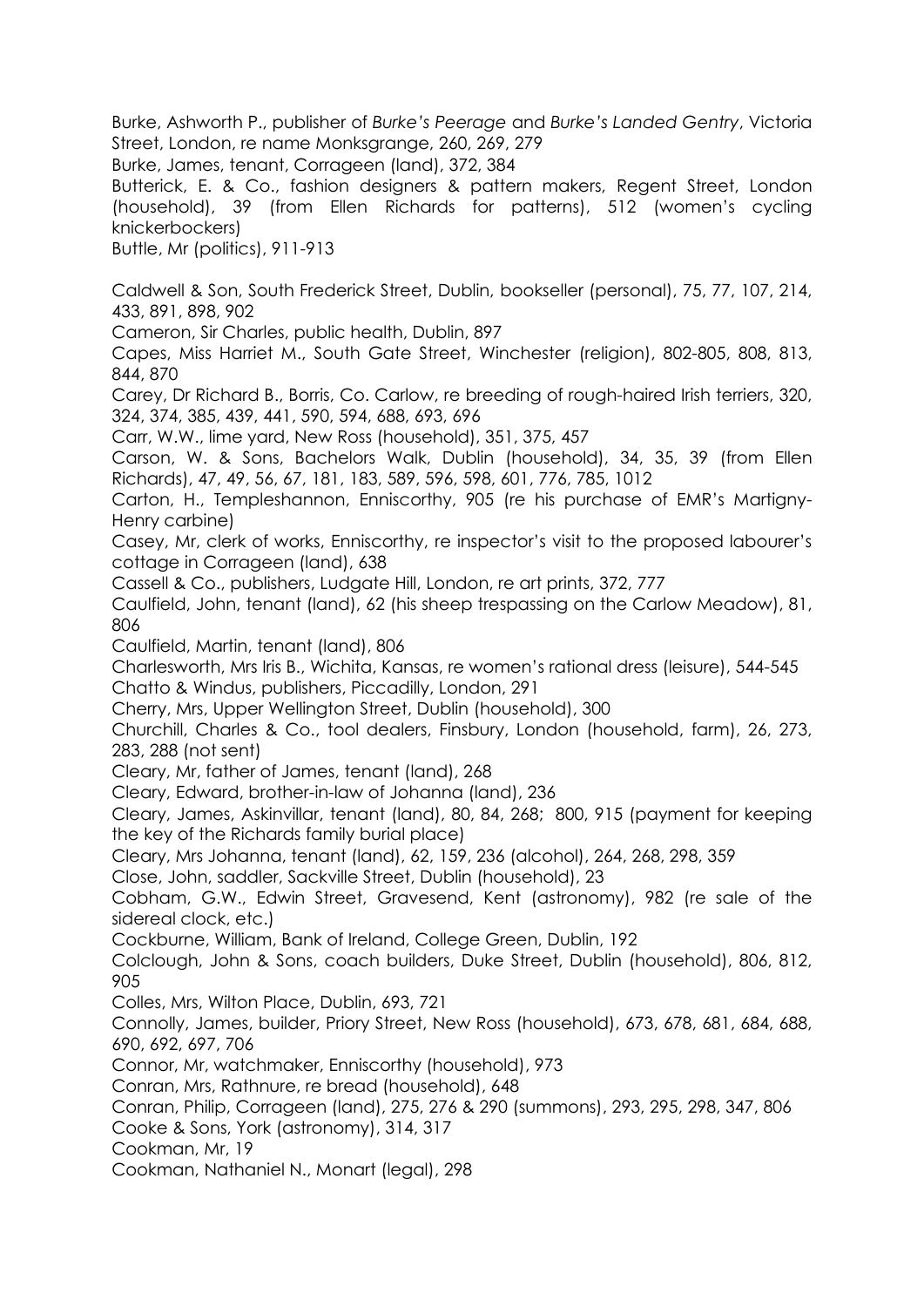Cookman, Trevor, Kiltrea (land), 45

Cooper, The Revd Jonathan Sisson, rector, Killann (parish), 175, 218, 645, 705

Cooper, The Revd Jonathan Sisson, rector of Coolock, son of the rector of Killann, 752 (death from typhoid)

Cooper, Miss Violet (personal), 629

Cooper, Rosetta, wife of rector, Killann (parish), 385 ('unconscious for two days')

Cooper & Company, lime works, Drinagh, Wexford (household), 319, 322

Copeland, Mr, Enniscorthy, re wheat for grinding (household), 642

Corcoran, Mr (land), 268, 384, 555, 753, 829, 976

Corcoran, Brian, Mark Lane, Enniscorthy (household), 521, 533, 541

Corscaden, Mrs Jane Louisa, widow of William Henry Corscaden, tenant, mentioned in letters as 'hiding somewhere' rather than paying her head rent (land), 437, 479, 517, 788

Corscaden, William Henry, tenant (land), 437, 479

Coulson, William & Sons, Linen Hall, Belfast (household), 480, 504

*Country Families*, Piccadilly, London, 161, 269, 280, 291

Cowan, Alexander & Sons, stationers, Cannon Street, London(household), 60, 237, 511, 883

Cox, W.G., secretary, Irish Unionist Alliance (politics), 8-9, 166. 914

creamery, Mallow, Co. Cork, 96, 100, 102

Cullen, John, monument maker, Church Street, Enniscorthy, ordering the word 'Monksgrange' to be cut into a block of limestone to be built into the wall at the gate lodge, 170, 176, 197

Cullen, John, blacksmith, Springmount, for collars and straps for building, 464 Cullen, Martin, workman at Monksgrange (farm), 352, 553, 809, 976

Cullen, Mrs, wife of Martin Cullen, her health mentioned in letter to Dr Furlong, 352 Cunard steam ship company, Liverpool, 89

Curry, M., agent, Singer sewing machine company, Enniscorthy (household), 44 (from Ellen Richards)

Curtis, W. & Sons, manufacturers of brass and copper work, Middle Abbey Street, Dublin, 671, 675

*The Cycle*, Fleet Street, London (leisure), 609, 623

Cyclists' Touring Club (leisure), 442, 468

*Cyclists' Touring Club Gazette* (leisure), 14, 99, 101, 102, 103, 108, 119, 153, 160, 174, 193, 199, 206, 213, 216, 224, 225, 235, 377, 395, 402, 406, 417, 442, 463, 472, 473, 487, 497, 514, 525, 526, 533, 540, 557, 564, 593, 598, 734, 833, 884, 940 66

Dagg, George Edwin, Lisnaskea, Co. Fermanagh (leisure), 442 (re Irish road book for cyclists)

*Daily Express*, Dublin, 130, 161, 399, 604

Davidson, Miss Lillias Campbell, Shirley, Hampshire (leisure), 173, 228, 245, 344-345, 419, 434, 462, 489, 501, 514, 519, 561, 571, 586, 608, 653 (Miss Davidson was an American writer who founded the Lady Cyclists' Association in 1892 and worked on *Bicycling News* and the *Cyclists' Touring Club Gazette.*)

Davies, Surgeon Major, Meerut, India (personal), 232

Davis & Co., millers, Enniscorthy (household), 642

Deacon, Abraham, tenant, Glanglass (land), 389

Deacon, John, tenant, Askinfarney (land), 646, 921

Deacon, Thomas, tenant, Garraun (land), 921 (re conditions of release)

Debenham, Arthur, photographer, Cowes, Isle of Wight (leisure), 86 (seeking photographs of yachts)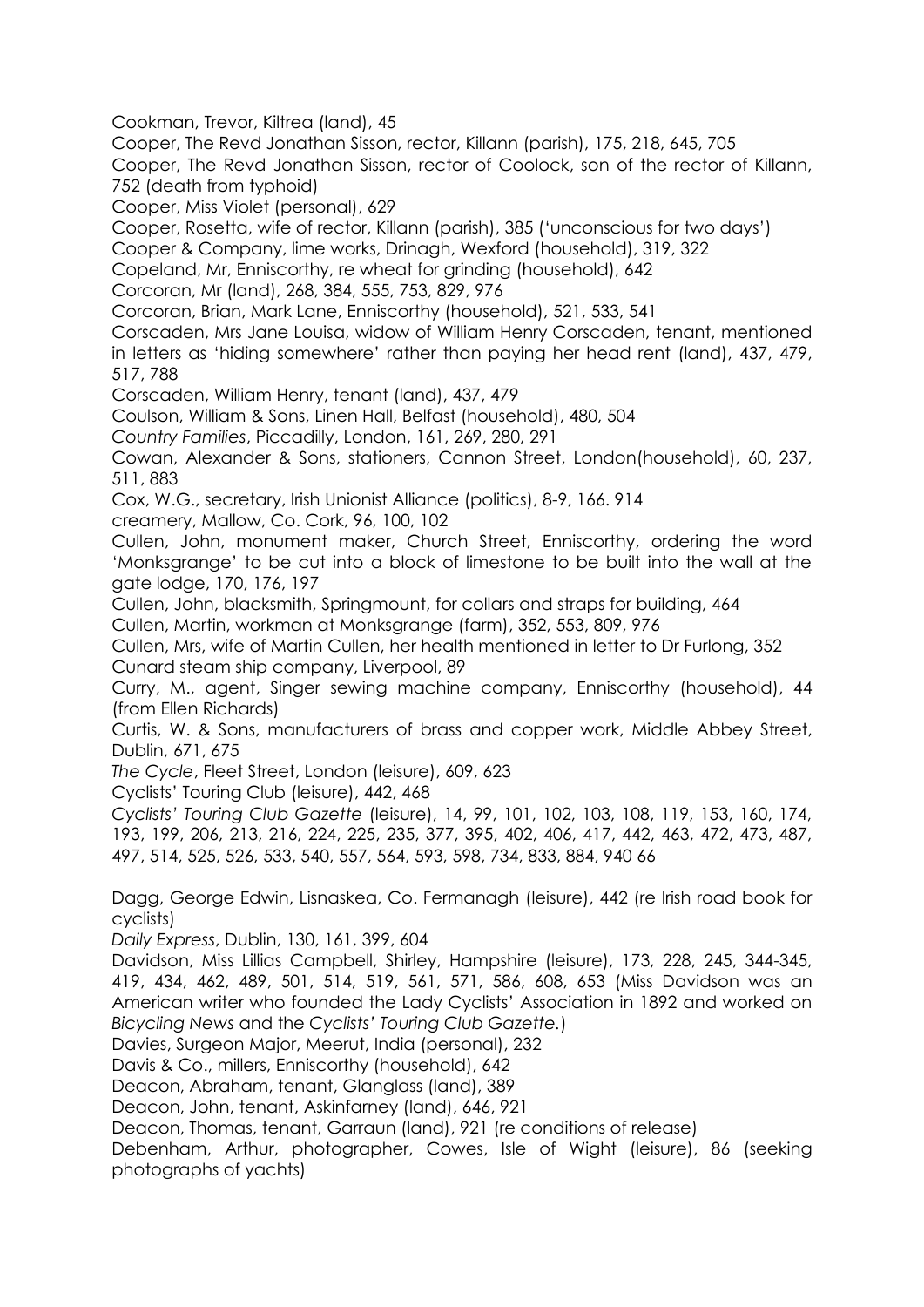deed box (legal), 264, 289, 291, 294, 336

deism (religion), 872

Delaney & Co., butchers, New Ross (household), 430, 444, 578, 768, 852, 945 Delaney, Michael, tenant (land), 129, 159

Denby, Thomas, cycle agent, Enniscorthy (leisure), 615, 624, 985, 987, 995, 996

Dickson, Alexander & Sons, Newtownards and Belfast (garden), 191, 195, 196, 200, 202, 211, 215, 302, 695, 699, 712, 842, 867

diet (household), 533

Dimmick, Charles, London, of the Theistic Church (religion), 839, 841, 847, 865, 878, 901, 999

District Registry, Waterford (C. Ambrose) as executor of Mrs Sinnott (legal), 87, 95, 99

Dockrell, Thomas & Co., George's Street, Dublin (household), 12 (from Ellen Richards], 14

Donovan, Richard, J.P., Camolin (politics), 308, 610, 715, 720, 760, 767, 773, 797 (as secretary and treasurer of Wexford branch of the landlord convention), 800

Doolin, Walter, sculptor, Westland Row, Dublin (household, parish), 166 (re tablet monument of white marble for interior wall in the church), 174, 175, 179, 183, 184, 187, 208, 210, 212, 220, 222, 247, 331, 335, 336, 339, 349 (two letters), 353

Doyne, Charles M., D.L., Wells, Gorey (politics), 2

Dublin, Wicklow & Wexford Railway, 309, 317

Duerre, Mrs Amelia, King's Road, Chelsea, London, re rational dress (leisure), 671

Sir Patrick Dun's Hospital, Dublin (personal), 239

Dunlop Welch, pneumatic tyre company, Westland Row, Dublin (leisure), 608, 617, 630, 635

Dunn, Laurence, sandpit owner, 310

Earland, Miss Ada, Glenwood Road, Catford, London, re dress reform (leisure), 528, 538, 565-567, 587, 592, 653, 663, 985, 993, 1004

Earp, Mrs Catherine, Riher, Matlock, Derbyshire, re women's rational dress (leisure), 494

Edmondson Bros., Dame Street, Dublin, 60, 77, 86, 98, 119, 290, 453, 477, 498, 614, 620, 777

Edmondson & Co., engineers, Capel Street, Dublin, 76, 85, 237, 240, 330, 339, 410, 411, 414, 423, 550, 854, 856, 858, 859, 875, 884

Elgee, R.W., George Street, Wexford (politics), 715

Elliman, Sons & Co., Slough, Buckinghamshire, re liniment for human use (household), 817, 824, 914

Elliott Bros., instrument makers, Strand, London (household), 31(for a spirit level)

Elmy, Ben, Buxton House, Congleton (leisure, politics), 1003-1004

Elmy, Mrs Elizabeth Wolstenholme, Buxton House, Congleton, Cheshire (politics), 439, 444, 446 (birth control), 466-468 (explicit comments on teaching children the facts of life & dress reform, 679 (Author of *The Human Flower, Baby Buds* etc., on the subject of women's rights, family planning etc. Elizabeth Wolstenholme Elmy was a leading suffragist, described by Emmeline Pankhurst as 'the brains behind the suffragist movement'. She founded the Women's Emancipation Union in 1891 and wrote articles for the National Association for the Promotion of Social Science.)

Elvery & Co., Nassau Street, Dublin (household), 532, 665, 669, 678, 681, 826, 884, 949, 954, 961, 964

Embleton, Annie, Ewell, Surrey, re women's rational dress (leisure), 653, 672, 703, 707 emigration, 62, 902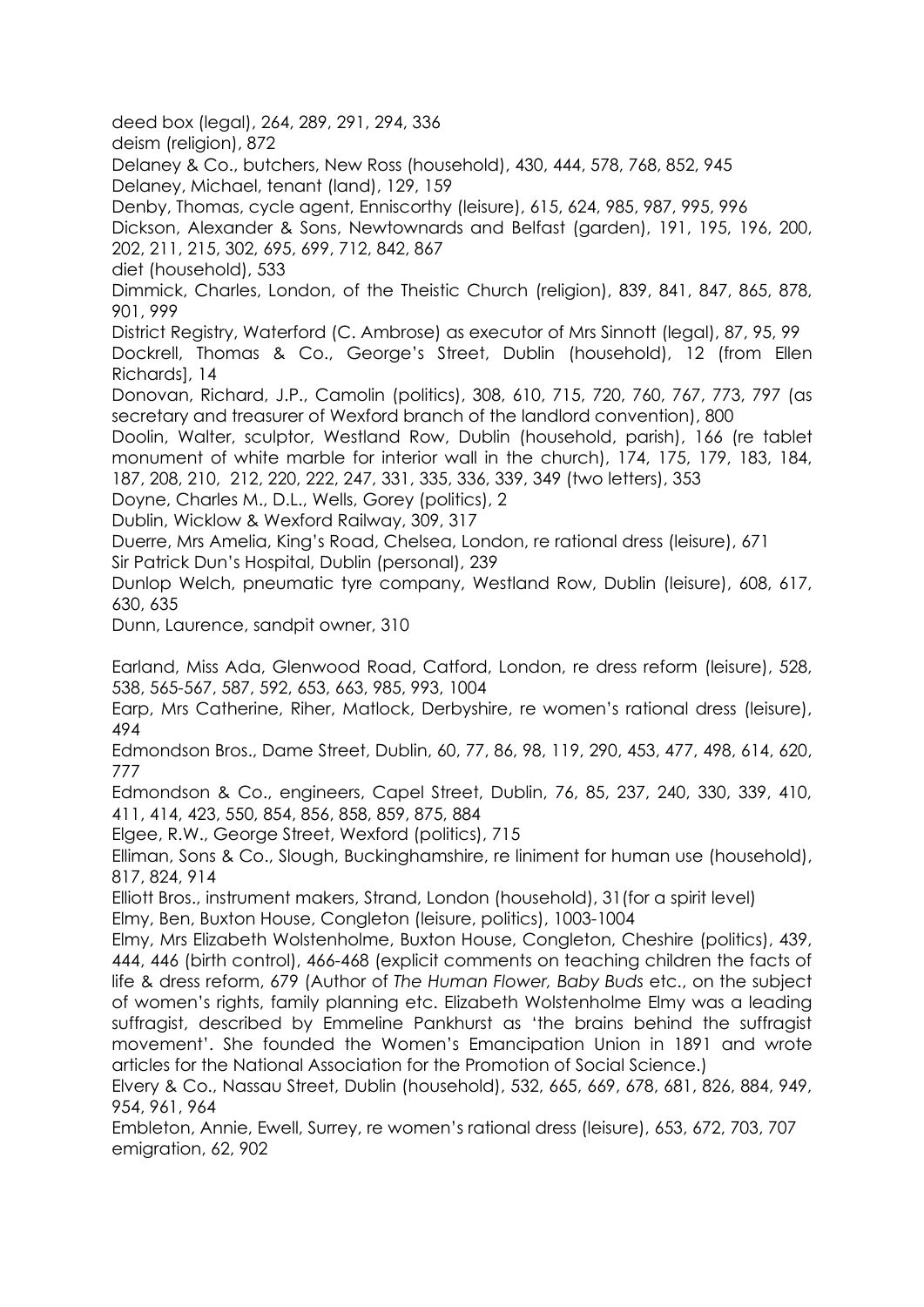302, 321, 378, 395, 454, 484, 498, 499, 511, 523, 525, 589, 596, 598, 603, 622, 646, 733, 829, 830, 876, 877, 922, 937, 944, 962, 968 Ennis, Michael, timber merchant, Crescent, Quay, Wexford, 388 Erskine, Miss, re rational cycling dress (leisure), 72 Evans, Mrs Alice, Green Street, London, re women's rational dress (leisure), 321, 550, 560, 577 *Evening Star*, Darlington, Durham, 1, 28 Everest, L.F., secretary, Liberal Unionist Club, London (politics), 771 (withdrawing subscription due to financial difficulties) Fairweather, Isaac, farmer, Forrestalstown (land), 81, 646, 921 Fairweather, Mrs Martha, Forrestalstown, widow of Isaac (land), 275, 290 Falkiner, C. Litton, writer and historian, Upper Merrion Street, Dublin, re his interviewing EMR 'about rebellion matters' (politics), 863, 867, 910 family, 266 Fannin & Co., surgical instrument makers, Grafton Street, Dublin (household), 3, 99, 103, 731, 759, 869, 875, 878 fowl (farm), 385 Farmer, Mr (land), 189 Farmer, Annie, Graiguenamanagh, Co. Kilkenny, cousin of EMR, granddaughter of Anne Richards (family) 926-927, 932-933 Fazackerley, Miss Ada, Aughton, Lancashire, re dress reform (leisure), 509 Ferns Protestant Orphan Society, 69, 222, 487, 747 Filgate, E.M., director, P.D.A., Henrietta Street, Dublin (politics), 769 (withdrawal of subscription due to financial difficulties) Findlater, Alexander & Co., wine merchants, Dublin (household), 23, 27 (sending back empties), 30, 68, 74, 110, 120, 133, 149, 154, 157, 182, 207, 210, 270, 302, 310, 312, 327, 355, 383, 394, 459, 495, 596, 601, 611, 613, 650, 676, 679, 700, 701, 702, 706, 748, 762, 778, 781, 784, 786, 819, 846, 888, 895, 899, 970, 977, 993 Finlan, Thomas**,** 384, 627 (proposed cottage for him on Stokes's land), 629, 635, 717, 861, 976 Fitzgerald, J.V., Victoria Street, Westminster (financial), 98 Fitzherbert, Henry C., land agent, Middlebrook, Abbeyleix (land), 22 Fitzpatrick**,** P. & Co., Enniscorthy (household), 6, 11 Forbes, William B. (land), 772, 918 Forder, Robert, radical & publisher, Stonecutter Street, London, 881, 890, 895, 900, 945 Forrestal, Thomas, Newtown (land), 545, 589, 595 Fort, James, Green Street, Bath, for biscuits (household), 933 Fox & Corcoran, solicitors, Enniscorthy (legal), 81, 118, 123, 264, 289, 291, 294, 336, 355, 359, 365, 585, 635, 638, 811, 828, 955 France, 266 Freethought Publishing Society, London, 881, 890, 895, 900, 945 Friedlander, Dr, translation of the Hebrew scriptures (religion), 916 *Fruits of Philosophy*, 945 Fuller, Mrs Marian, Hackney Road, London, re rational dress (leisure), 553 Furlong, Dr Nicholas, Lymington, Enniscorthy (personal), 48, 53, 238 (from Ellen Richards), 239, 352, 367, 370, 615, 758, 783, 785, 864 Furlong, Walter, South Main Street, Wexford, 618 [heading written but no letter]

*English Mechanic*, London, 61, 64, 71, 73 (letters on 71 and 73 relate to EMR's sale of past copies), 133, 135, 159, 191 (query about raising hawthorn plants from seed), 247,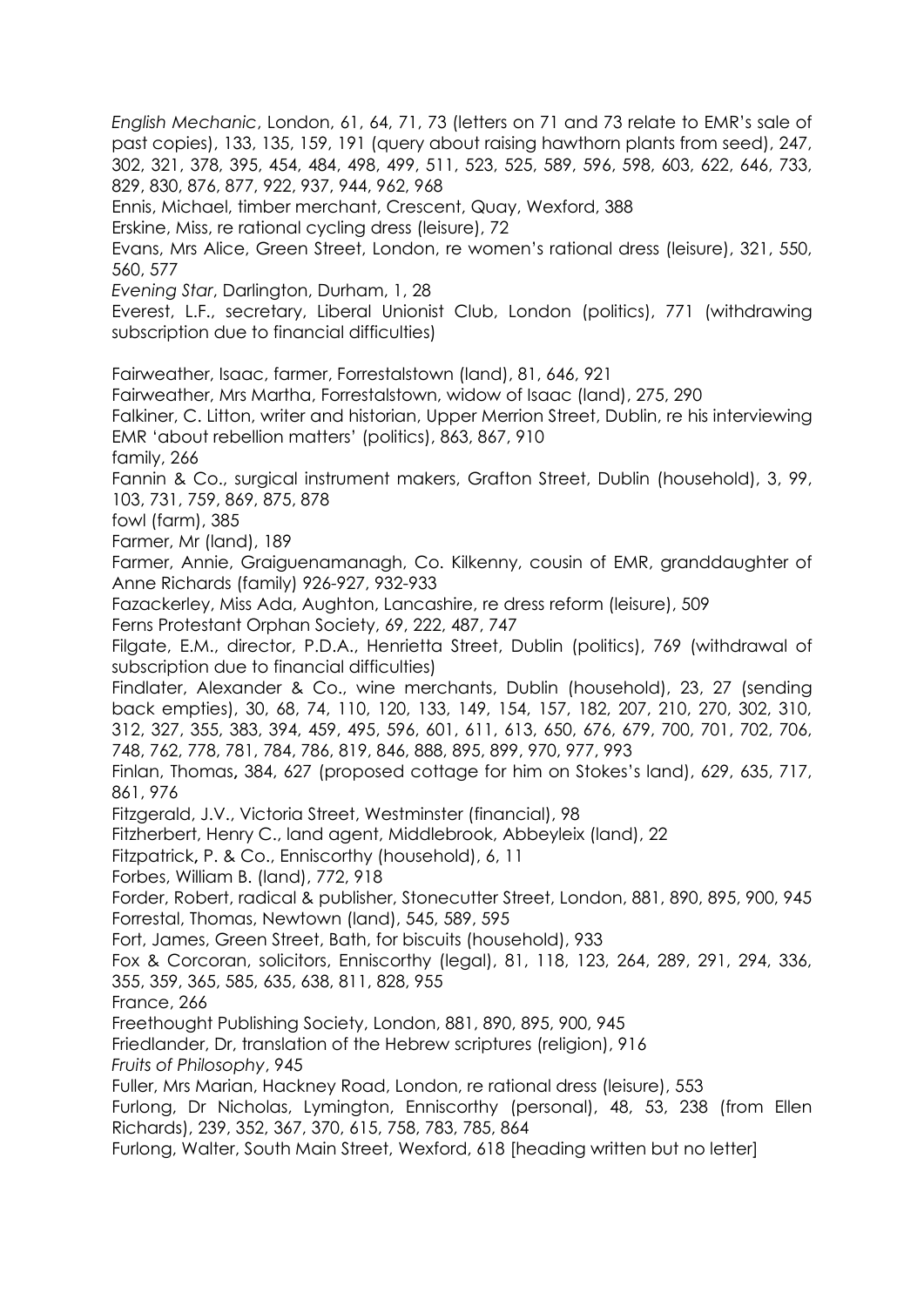Gahan, Mr, 763 (closure of account)

Gahan, Matthew, Tubbergal, Ferns (farm), 28

Gainfort, Joseph & Co., boot makers, Main Street, Wexford (personal), 387, 391, 405, 411, 535, 546, 702, 703, 705, 706, 710, 718, 727, 731, 833, 836, 843, 850

Galavan, James & Co., coal merchant, New Ross (household), 6, 24, 27, 138, 143, 168, 172, 195, 552, 671, 682, 687, 919

Gamage, A.W., department store, Holborn, London (leisure), 800, 809, 822, 949, 954, 956, 958, 961, 967, 971, 983, 991, 995, 998, 999

Garvey, Daniel, butter factor, Lower Kevin Street, Dublin (household), 464, 474, 855, 979

gas company, New Ross (household), 6, 12

Gatchell, R.G. & Son, lamp dealers, Dawson Street, Dublin (household), 303

Gates, Adelia S., Union Mills, New York (personal), 90, 265, 644, 872 (re theism and dress reform)

Gates, Lucina (personal), 872

Gates, Sarah (personal), 872

Gatrell, William, Bardowie, Barnes, London, re American postage stamps, 637 General Post Office, Dublin, 887

General Valuation Office, Dublin, re name of Monksgrange, 189

Gent, Mrs G.H., Rossiter Road, Balham, London, re rational dress (leisure), 572

Gibson, James, Coolbawn (farm), 988, 1005, 1008 ('I shall be able to mark the trees tomorrow… if dry.')

Gill, L. Upcott, publisher, Strand, London (leisure), 593

Glen Mills Store, Exchequer Street, Dublin (household), 3, 66, 138, 179, 185, 188, 199, 218, 250, 253, 292, 335, 613, 679, 703, 744, 777, 846, 897, 962, 970

Godbey, Robert, Wexford, agent, Waterford Steam Ship Company, 204

Goff, Edward, grocer, Enniscorthy (household), 277, 323, 856, 863, 868, 937

Gordon, Edward, tenant, Newtown (land), 299, 443, 769, 806, 873, 896

Gordon, Elizabeth, wife of Edward, 'on her deathbed' (land), 769

grand jury (legal), 715, 720, 760, 767,773,

*Graphic*, London, 119

Graves, William & Sons, timber merchants, etc, New Ross, 97, 98, 105, 110, 111, 116, 168, 172, 318, 323, 326, 332, 338, 347, 375, 376, 379, 380, 387, 389, 401, 416, 417, 418, 425, 426, 430, 432, 433, 471, 490, 500, 507, 591, 594, 603, 617, 619, 624, 625, 628, 632, 637, 653, 654, 655, 656, 670, 680, 684, 686, 691, 696, 796, 807, 824, 829, 1001, 1007, 1008 Great Western Railway, Paddington, London, 789

Greene, John N., general merchants, Enniscorthy (household), 322, 324, 329, 338, 340, 363, 749, 772, 778, 779, 853

Griffith, Morris & Co., oil merchants, Liverpool (household), 6, 57, 66, 189, 207, 224, 237, 320, 325, 349, 680, 714, 720, 728, 860

John Griffiths Cycle Corporation, Westmoreland Street, Dublin (leisure), 648, 651, 652, 685, 689, 695, 696, 698, 700, 711, 713, 716, 719, 723, 728, 736, 739, 746, 959

Grothier, Mrs Annie, re illness (personal), 238, 239, 248 (operation)

Grothier, James, occupant of the gate lodge (farm), 2, 7, 127, 147, 238, 249, 283, 591, 980, 981 & 989 (recommendation of)

gun tax, 27, 192, 197, 205, 207, 445, 677, 852

Gwyn, Miss, honorary secretary, Healthy & Artistic Dress Union (leisure), 205, 342, 369, 572

Haddon, John & Co., publishers, Salisbury Square, London, 482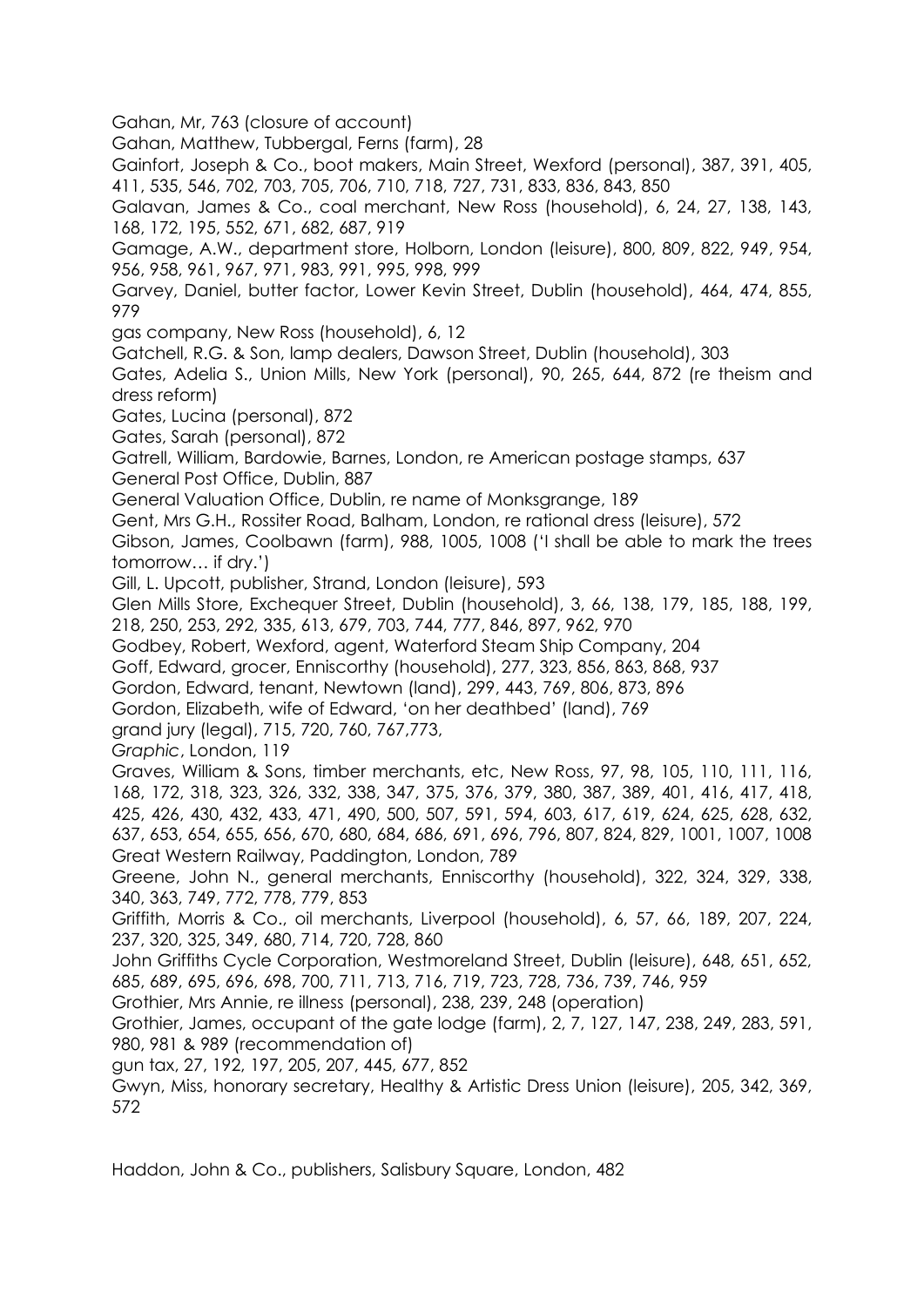Hall, Miss Ina, Bassingham Road, London, re rational dress (leisure), 520, 534, 549 Hammond, Messrs & Co., printers, High Street, Birmingham, 622, 655

Handrick, Nicholas, butcher, Enniscorthy (farm), 147 (re a stray cow)

Hardy, Mrs Maud, Bedford Square, London, re women's rational dress (leisure), 546 Hare, a pupil at Portora in the 1830s, from Lisnaskea, Co. Fermanagh (personal), 442 Harrington, John, draper, New Ross (household), 675, 842, 849, 852

Harrison & Sons, booksellers, Pall Mall, London (personal), 279, 335, 342

Harte, The Revd V., The Rectory, Castlewellan, Co. Down (personal), 15 (two letters) Harvey Mrs, wife of John M. (family), 943

Harvey, J.P. & Co., millers, Kidderminster, Worcestershire (household), 521, 533, 554, 559, 575, 634

Harvey, John M., J.P., Ballyhealy, EMR's uncle by marriage (family), 928-930, 941-944, 989 (re position for EMR's gatekeeper)

Harvey, N. & Co., stationers, The Quay, Waterford (household), 190

Harvey, William, 'intellectual free thinker', Kyle (religion), 930

Hasbrouck, Dr Lydia, Middletown, New York (Lydia Hasbrouck, née Sayer, was a pioneer of women's equality and suffrage, editor of reform newspaper*, Sibyl*, 1856- 1864), re women's rational dress (leisure), 456, 544-545, 573

Hasbrouck, Sayer, son of Lydia, 456

Haselgrove, J.J., machinist, shoemaker, cement burner, varnish and colour man, Forest Gate, London, 400, 408, 425, 436, 440, 454, 459-461(lengthy reminiscence about his life in the United States), 474, 483

Haslam, Albert E., Manchester, re sale of his copies of *English Mechanic*, 72, 74, 78, 88, 91

Haslam, Mrs, Rathmines Road, Dublin (politics), 96 (re his inability to get more than a few signatures for the petition against home rule)

Hawley, T.H., Bankside, Southwark, London, re cycling (leisure), 455, 470, 475, 481, 490, 504, 512, 522, 580, 595, 684, 686

Hawley, T.H., High Street, Bedford, re cycling (leisure), 580-581,

Hawley, T.H., Falsgrave Road, Scarborough, Yorkshire, re cycling (leisure), 684, 699 Hawtrey, Robert, tenant (land), 299

Hawkins, Mr (land), 806

Hayes, William & Co., Grafton Street, Dublin, 627, 632 (for weedkiller), 642

health (personal), 42, 266-267, 918 (crutch), 940

health, public, 212, 609, 623, 645, 752

Healthy & Artistic Dress Union (leisure), 196, 205, 295, 342, 369, 387, 397, 400, 527, 535, 557, 571, 572, 599, 600, 605, 621, 668, 673, 770, 799, 863, 906, 993

Hearn, M. & Son, New Ross (farm), 722 (iron hay rack), 727, 731, 839

Hellard, Major R.C., Ordnance Survey office, Dublin, 946, 947

*Herald of Health*, London (editor, 1891, Mrs C.L.H. Wallace), re women's dress (leisure), 544, 572, 582, 588, 595, 602, 607, 613, 622, 634, 635, 642, 643, 650, 653, 655, 683, 735, 787, 880, 920, 924, 965, 972, 977

Herbert, Mr, writer (politics), 930, 941-942

Hewitt, Mrs Mabel, Norman Road, South Wimbledon, London, re rational dress (leisure), 529, 587

Hillier, George Lacy, re cycling and women's dress reform (leisure), 344

Hilma, Sweden (personal), 265

Hines, Mr, mentioned in letter to Dr Murphy, 756

Hines, Mrs, mentioned in letter to Dr Murphy, 756

Hoare, William, saddler, Main Street, Wexford (household), 25, 28 (with small sketch), 29, 32, 33, 41 (much in these letters about harness), 45, 87, 105, 121 (with two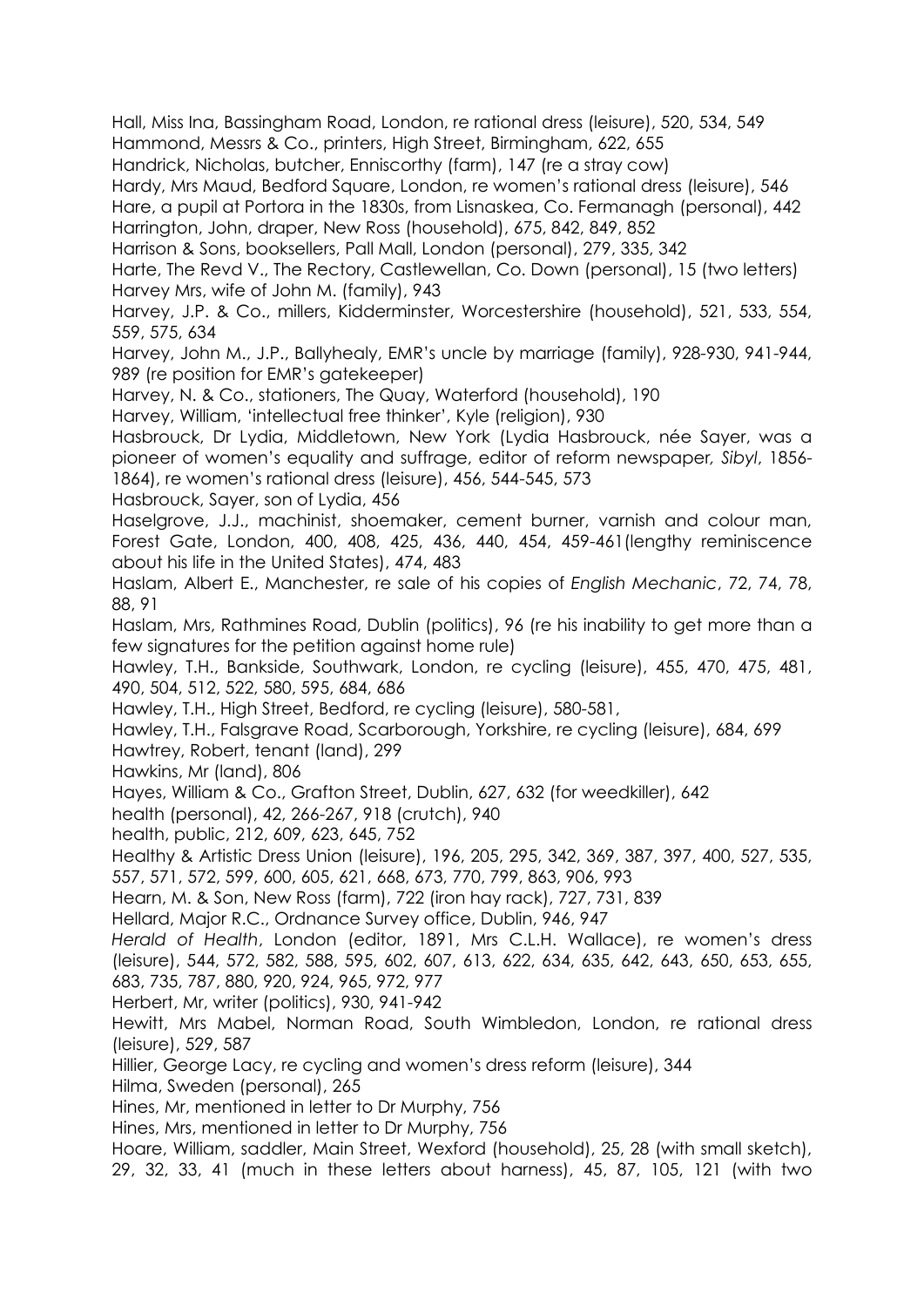drawings of harness and collar on donkey with measurements), 125, 130, 155, 156, 157, 160, 164, 256, 712, 727, 859, 860, 862, 867

Hodges & Figgis, booksellers, Grafton Street, Dublin (personal), 624, 636, 643, 647, 651, 664, 665, 666, 669, 702, 825, 960

Hodges & Sons, ironmongers, Westmoreland Street, Dublin (household), 206, 210 Hoffmann, Nanna, Regerinsgatan, Stockholm, Sweden (personal), 265-267

Hogg, Dr Gordon, Bedford Park, London, re Adela's health, 759

Holding, T., tailors for travellers, Maddox Street, London (leisure), 101, 102, 110, 587 Holiday, Henry, painter and stained-glass artist, London, re Healthy & Artistic Dress Union, founded in London in 1890, of which Holiday was one of the leaders (leisure), 374, 381, 527, 535, 599

Holmes, Mrs, manager, Saint Stephen's Park Hotel, Dublin (personal), 203, 297

Hope-Hoskins, Miss, High Holborn, London, re dress reform (leisure), 571, 599

Hudson, R., bookseller, Templeshannon (household), 196, 198, 200, 211

Huggard, Martin, solicitor, Rowe Street, Wexford (legal), 18, 437, 440, 479 (as agent of Mrs Corscaden), 491, 502, 753, 781,788, 829

Hughes, Benjamin., *Wexford Independent* (household), 144, 146

Hughes, Miss E.P., Training College, Cambridge, a member of the Healthy and Artistic Dress Union (leisure), 342

Hughes, George, stationer, Merrion Row, Dublin (household), 581, 598, 601, 605, 665, 671, 678, 703, 733, 735, 757, 759, 777, 811, 817, 820, 821, 824, 833, 835, 855, 875, 878, 916, 920, 956, 958, 964 (two letters), 974, 978, 991, 992, 995, 1002

Humber & Co., cycle makers, Beeston, Coventry (household), 136, 971, 975, 976, 990 Hutchinson & Co., Paternoster Row, London, publishers re Adela's "Perfection City", 895

Hutchinson, Mr (garden), 682 (watering can)

*Illustrated London News*, 456

income tax, 79, 84, 89, 94, 98, 100, 102, 251, 280, 285, 537, 543

inks (household), 620, 765, 767

Inland Revenue, secretary, Wexford (household), 27

insurance, 282, 290, 295, 299, 440, 837, 838, 839, 842, 843, 862

Ireland, John & Son, clothiers, Ellis Quay, Dublin (household), 34, 48, 50

*The Irish Cyclist*, Dublin (leisure), 472, 476, 484, 487, 493, 505, 509, 510, 514, 518, 522, 557, 571, 579, 606, 649, 695, 714, 731, 733, 891, 898

Irish Land Commission (land), 37, 40, 45, 220, 273, 458, 462, 710, 859

*The Irish Times*, Dublin (personal), 13, 38, 552, 556

Irish Unionist Alliance, Grafton Street, Dublin (politics), 4 (invoice, struck out and written with minor changes on following page), 5 (invoices for his lecture tour in England), 8-9 (gives an account of EMR lectures in England), 67, 140, 235, 343, 652, 914

Jack-of-All-Trades, Forest Gate, London, 400 (see Haselgrove)

Jackson, Mr, Co. Wexford, 645

Jacob, Miss (leisure), 1004

Jacob, The Revd Dr Arthur; long-time rector of Killann, builder of Woodbrook, father of Mrs Susan Blacker, great-grandfather of Canon Robert Blacker; received lease of part of the lands of Monksgrange in 1752 (land), 926, 932-933

Jacob, The Revd John G., Ferns Protestant Orphan Society, Ardcolm, Wexford, 747 Jacob, Susan, daughter of Dr Jacob, 'deranged & deformed', married Captain Blacker, 933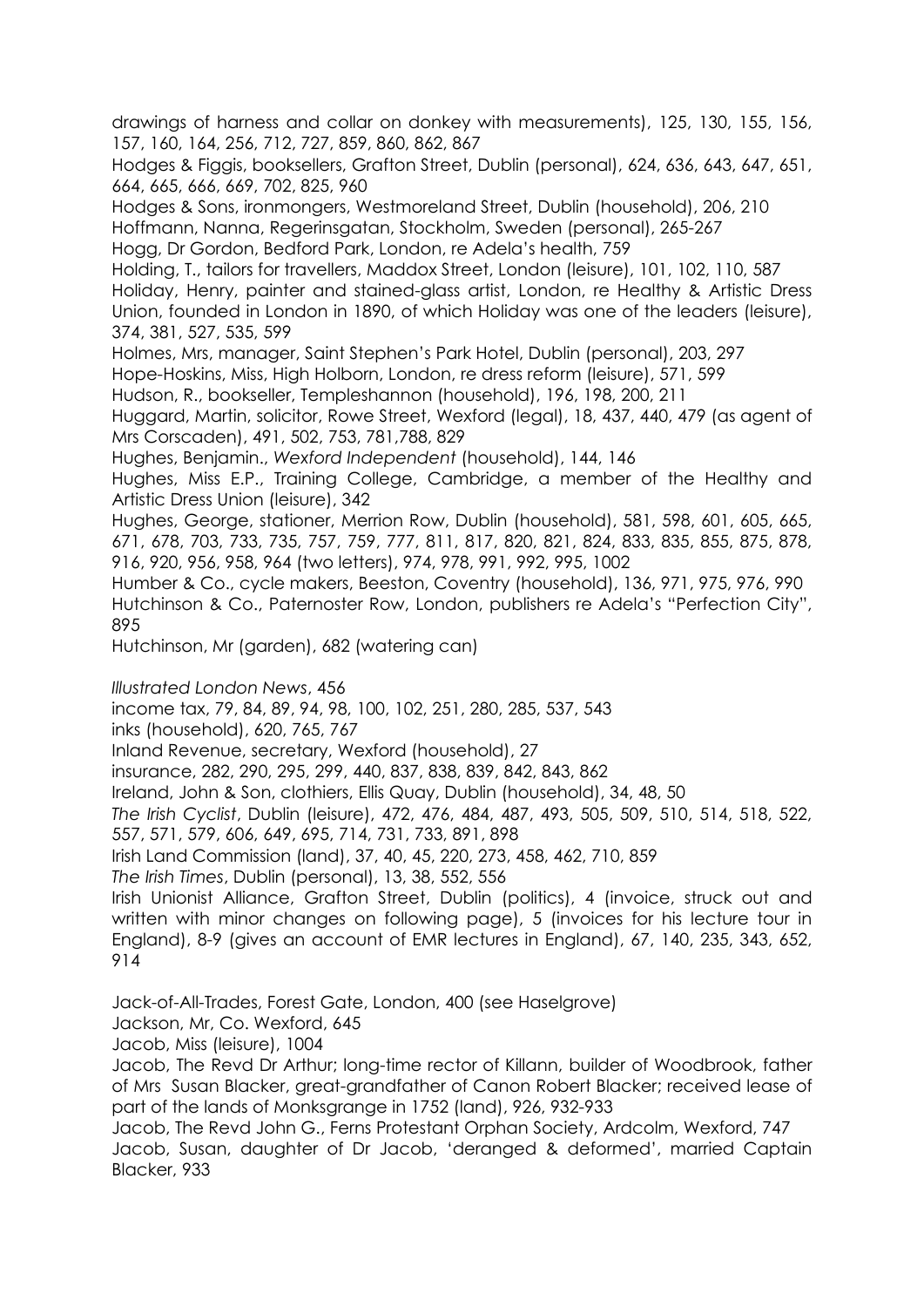jaunting car, 800, 801 Jennett, Mr, boot tree maker, Essex Quay, Dublin (household), 56 (lasts) Jevons & Mellor, Birmingham (household), 147 (socks) Johnsen, Mrs M., Anlaby Road, Kingston upon Hull, re women's rational dress (leisure), 564 Johnson Bros., hardware merchants, Waterloo Place, Pall Mall, London, 680 Jones, James & Son, India rubber establishment, Parliament Street, Dublin (household), 46, 723 Joseph, The Revd Morris, rabbi, Sutherland Avenue, London (religion), 901, 904 *Journal of Hygeio-therapy*, Kokomo, Indiana, 641, 642 Joyce, Miss, post office, Enniscorthy (household), 748 Junior Army & Navy Stores, D'Olier Street, Dublin (household), 578 Kavenagh, Edward, sawmill, Enniscorthy, 364 (re a large oak log) Kavanagh, William G., saddler, New Ross (household), 16, 17, 18, 22 Kehoe, Mr, cooper, Cathedral Street, Enniscorthy, 903 Kelly, Charles, stonecutter, Puck's Bridge, Killann (household), 313 Kelly, Mrs Mary, livery stable keeper and car owner, Cross Lane, New Ross (household), 128, 180, 297, 430, 641, 666, 755, 758, 937, 953, 990 Kelly, W.J., postmaster, Rosslare (leisure), 948, 950, 952 Kent, George, London (household), 469, 474 Kerr, Benjamin, Wexford (household), 282 Kibblewhite, E.J., *English Mechanic,* 877 Killann, locality, 442 Killann (parish), 166, 174, 175, 179, ??8, 629, 645 (no church because rector taken ill in vestry) Killann Sports (leisure), 1000 (marked 'not sent') Killinger, Jacob S., Kansas City (personal), 817-818 Kiltealy (leisure), 442 King, Mr, tenant (land), 615 King, Robert (politics), 555 King, Messrs S. & Co., bankers, London, 88 Kirkwood, Col., Ordnance Survey office, Dublin, re name of Monksgrange, 91 Kirwan, The Right Revd Walter Blake (family), 910 Kirwan, Mrs Wilhelmina, née Richards (family), 42, 910 Kops Brewery, London, re their Irish agencies (household), 1, 789, 796, 949 *The Lady Cyclist*, Fleet Street, London (leisure), 579, 587, 611, 614, 688, 701, 765 Lady Cyclists' Association (LCA) (leisure), 653, 672, 705, 707, 749, 889, 900 *Lady's Own*, London, 1010 Lalor, Thomas, mason (farm), 339 Lambert Brothers, leather dealers, Enniscorthy (household), 35, 47, 97, 109, 986 Lambert, E. & Son, druggists, Queen's Road, Dalston, London (personal), 945, 992 Lancashire Insurance, Waterford, 282, 290, 295, 299, 440, 837, 838, 839, 842, 843, 862 Land Corporation of Ireland (land), 98 Landberg, Ida, Sweden (personal), 265 Lawrence, William, famed photographer, Upper Sackville Street, Dublin (personal), 215, 216 Lewis, Mrs Lucina H., Yellow Springs, Ohio (leisure), 545, 547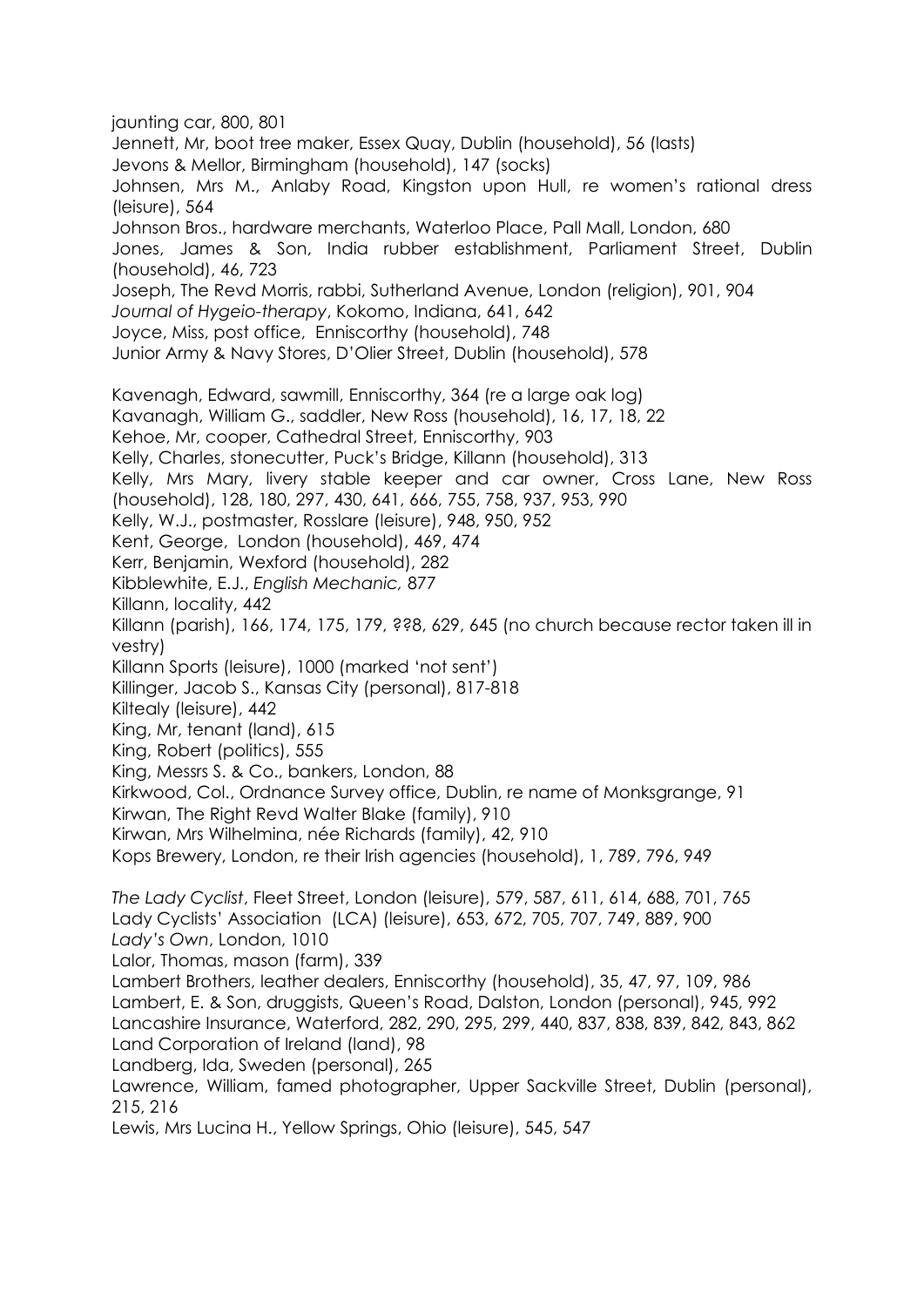Liberal Unionist Association, London (politics), 68, 98, 101, 108, 166, 272, 294, 353, 365, 368, 648, 651, 768 (cancelling subscription due to financial difficulties), 771, 772, 776, 790 Liberal Unionist Association, Women's (politics), 495 Lindsay, Miss (personal), 717 (her illness) Lindsay, James & Co., linen manufacturers, Belfast (household), 233 Linen Hall, Belfast (household), 54, 60 Littensor, Mrs G., Stonegate, York, re women's rational dress (leisure), 521 Llewellin & Sons, churn manufacturers, Haverfordwest, Pembrokeshire (farm), 753, 758 Loftus, Sir Nicholas, head rent (land), 129, 926 Long, E.J. & Co., leather and boot factors, Capel Street, Dublin (household), 825 (diagram) Lopdell, Miss Annie, Tudor House, Glenageary, 886 Lorne, Violet, re dress reform (leisure), 514 Lowenton, Mr, a companion of Louis Mendelsohn on a walk in Dublin with EMR (religion), 916 Lucas, Mrs, mother of James (personal), 232 Lucas, James, private, 5<sup>th</sup> Lancers, Meerut, India (personal), 232 Lucas, Joseph & Sons, lamp makers, Little King Street, Bermondsey, London (household), 317, 697, 699A Lynch, Moses, Killann (farm), 612, 619, 624 Macbeth, R., Bank of Ireland, Waterford, 741, 743, 750, 832 McDermott, A., cabinetmaker, Enniscorthy (household), 146 (from Ellen Richards), 368, 377, 394, 414, 628, 822, 918 McGonagill's Hotel, Duncannon (personal), 116 McKenzie, Thomas & Sons, hardware merchant, Great Brunswick Street, Dublin (household), 178, 183, 259, 326, 329, 334, 335, 585, 628 Macness, C.H., Castle Street, Dundee, re sale of sidereal clock (astronomy), 984 Macready, R.J., *The Irish Cyclist*, Middle Abbey Street, Dublin (leisure), 505 Magrath, Colonel J., Bannaboo, Wexford (politics), 2, 25, 181, 185, 348, 385, 393, 694, 757, 796, 1006 Magrath, John, re sand, 310 Maguire & Son, hardware merchants, Dawson Street, Dublin (farm), 159, 187, 364 Malone, James, Enniscorthy, agent for Wicklow Manure Company (farm), 330, 337 maps, 947 Martigny-Henry carbine, 897 Martin, John, land surveyor, Enniscorthy (land), 600 Martin, Miss Iris B., re women's dress (leisure), 544-545 Matthews, A.T., secretary of the National Agricultural Union, Fleet Street, London, 771 Mendelsohn, The Revd Louis, rabbi, Dublin Hebrew Congregation, Adelaide Road, Dublin (religion), 916 (re Dr Friedlander's translation of the Hebrew scriptures) Merry & Co., grocers, New Ross (household), 852, 883, 903 meteorology, 127, 281 Moffat, Mrs, Ballyhyland, 788 Moffat, Charles B., Ballyhyland, 721, 767 (politics), Moffat, James, Ballyhyland, re rainfall records (meteorology), 50, 190, 253, 298 (dangerous illness) Moffat, Thomas B., solicitor, Enniscorthy (personal), 311 (asking if his late father's rain gauge work is to be carried on), 384, 538, 545, 583, 589, 597, 600, 621, 626, 630, 636, 851, 861, 862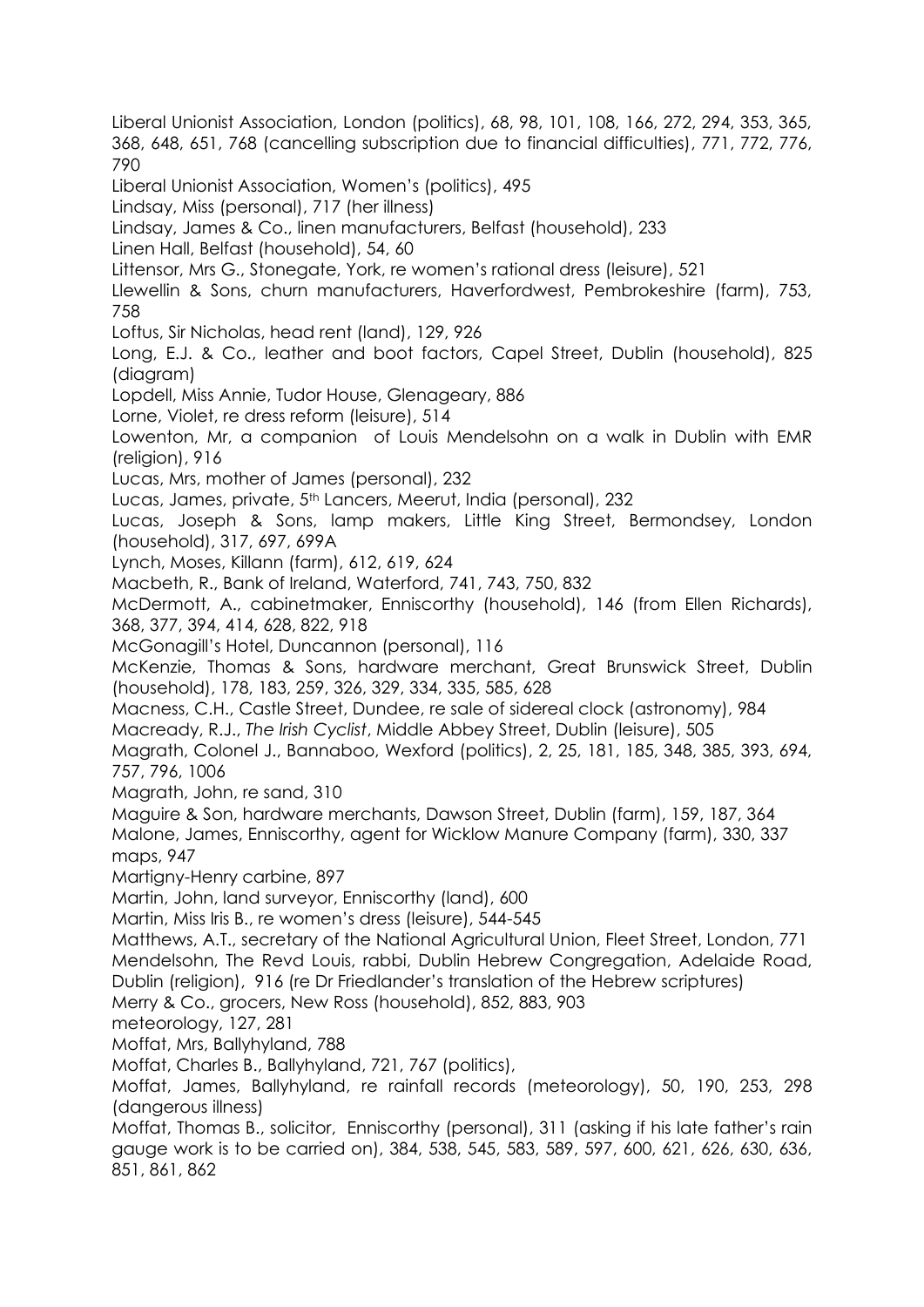Monksgrange, name, 91,' postcards dated 31 August 1893 'the last sent from Grange' 157,170, 176, 189, 197, 198, 218, 221, 260 Moon, George Washington, London (personal), 69 Moore, James, relative of Richard Sinnott, 1009 Moran, John, stonecutter, Kiltealy, 174 Morgan, Hugh, Crieff, Perthshire (farm), 979, 980, 987-988 (re marking the trees to be cut), 996, 1005, 1008 Morrissey, James, brother of M.J. (land), 296, 298, 760, 923 Morrissey, Mrs Katharine, tenant (land), 672, 760 Morrissey, Margaret, servant at Monksgrange (household), 12, 16 (to Dr D.P. Murphy, re her health), 348, 407, 623, 658 Morrissey, Michael J., tenant (land), 142, 264, 268, 296, 310, 672, 923 Morrissey, Michael P., tenant (land), 80 Morrissey, Mary, Corrageen, dead (land), 80 Morrissey, Michael, tenant, Askinvillar (household), 347, 348 (marked 'not sent'), 351, 760 Morrison, T.H., Bolton Terrace, Newcastle upon Tyne, re rational dress (leisure), 717 Morse, Alfred T., Sons & Co., paint suppliers, Stratford, London, 812, 821 Murphy, Mr, boat builder, Dunmore East, Co. Waterford, 240 Murphy, Bridget, Rathduff, advertisement on her behalf for a job as housemaid or kitchen maid (household), 552, 563 (reference), 568 Murphy, Dr D.P., Larkfield (household), 16, 65, 232, 271, 320, 330, 352, 607 & 609 vaccinating Ellen Richards against smallpox), 756, 786 Murphy, James, Ballyleigh, Ballywilliam, 313, 315, 919 Murphy, James, Kilmore N.S., Wexford, 609 Murphy, John, Rathduff, employee (farm), 510 (reference) Murrell, Miss Grace, secretary, L.C.S., Victoria Street, London (leisure), 900 Napper, Elizabeth J., wife of Robert, New Ross (personal) 670 (re her husband's 'misfortune') Napper, General Robert A., New Ross (politics), 163, 670 , 941 (re attempted suicide of) National Agricultural Union, Fleet Street, London, 771 National Bank, 64, 73, 76, 82, 109, 126, 131, 161, 162, 182, 216, 246, 274, 276, 292, 314, 342, 384, 388, 417, 497, 517, 523, 552, 593, 633, 659, 701, 709, 711, 712, 728, 735, 744, 784, 785, 789, 791, 840, 841, 860, 885, 957, 960, 962, 1002 Neal, John, tenant, Askinvillar (land), 104 Negretti & Zambra, opticians, Holborn Viaduct, London, re rainfall measurement (meteorology), 811, 819, 825, 826 Nellie, mentioned in letter from Ellen Richards to Canon Robert Blacker, 42 New Ross Gas Company (household), 6, 12 *New Ross Reporter*, 176, 180, 204 New York Standard Watch Company, instrument makers (household), 959-960 (cyclometer), 983 Nolan, James, tenant (land), 80 Nolan, James, sessions clerk, Enniscorthy (legal), 276, 283, 288, 347, 358 Norrbom, Jenny, Sweden (personal), 265 *Northern Star*, Darlington, Durham, 1, 28, 30, 88, 106, 109, 112, 118, 160, 184, 311 Novello & Co., music publishers, London, 41 (from Ellen Richards ordering a copy of 'The Holy City') Nowlan, Daniel (land), 80, 298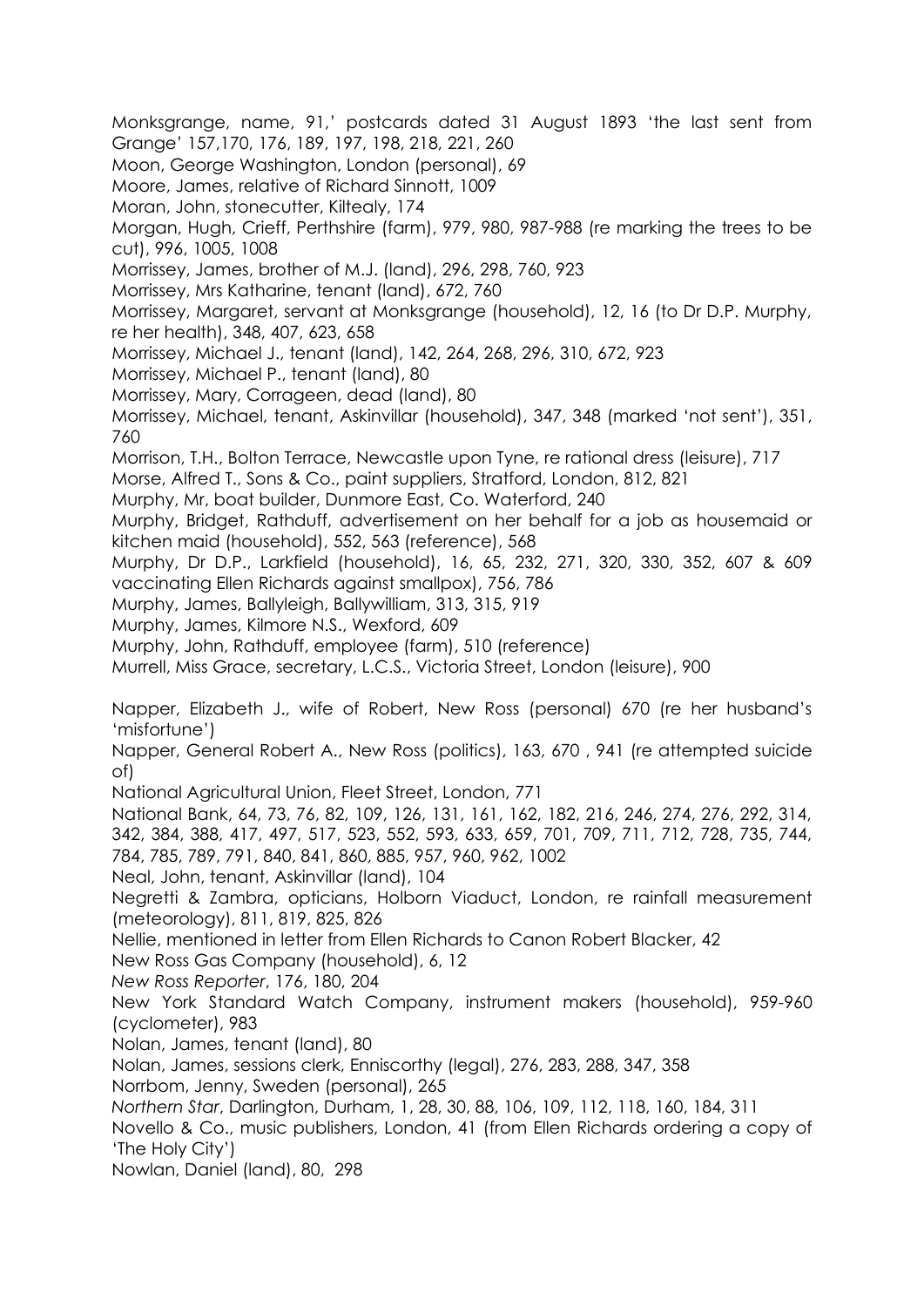O'Brien, Mr, butcher, Enniscorthy (household), 277

O'Dempsey, Mr (land), 129, 976

O'Donovan, Dr, re maps, 947

O'Flaherty, Mr, father-in-law of Dr Furlong (land), 615 (two letters)

O'Neill, Patrick, auctioneer, Enniscorthy, 881, 882, 897 (sale of Martigny-Henry service carbine), 904, 905

Opperman, Karl, Clerkenwell, London, re belt buckles (household), 627, 732, 747 O'Reilly, Mr, car owner, Enniscorthy (household), 695, 853, 999

O'Reilly, John, grocer, Templeshannon (household), 695, 853, 957, 992, 999, 1004 O'Reilly, Thomas H., art warehouse, Grafton Street, Dublin (household), 132, 273, 293, 308, 312, 335

Ordnance Survey office, Phoenix Park, Dublin, re name of Monksgrange,88, 91 Orme, Miss, Bedford Park, London, member of the Healthy & Artistic Dress Union (leisure), 369

Orpen, Adela, London (family), 10, 15 (from Adela re phaeton & letter by EMR to enclose cheque for same), 32 (from EMR to saddler stating that Adela planned to drive the phaeton with two donkeys), 92, 147, 148 mention of her "Chronicles of Sid", 169-170,188, 202, 208, 210, 226, 266, 267, 383, 424, 659, 737, 759, 774, 782, 851, 968

Orpen, Charles, recommended in letter to T.W. Russell, M.P., 783

Orpen, Edward R. (family), 782

Orpen, Goddard H., London (family), 20, 64, 73, 76, 82, 163, 208, 213, 247, 388, 517, 615, 737, 739, 740, 744, 759, 774, 791, 794, 798, 885, 957

Orpen, John, Killiney (family), 439 (re wanting a male wire-haired fox terrier pup) Orpen, John R., Co. Dublin (family), 52, 230

Orpen, Penelope J., Saint Leonard's, Killiney (family), 584, 587, 626 (re loan of £100 from her), 633, 685, 692, 708, 782, 784

Owens, George J., brickyard, Carley's Bridge, Enniscorthy (household), 297, 299, 308, 313

Paine, Thomas, re theism (religion), 872 ('my dear old Tom Paine')

Palliser, Mrs, Egerton Gardens, London, re rational dress (leisure), 579

Palmer, H.D., undertaker, Katharine Street, Waterford, re funeral of W.A. Sargent (family), 727

Paul, Annette [possibly Anne, a daughter of Sir Robert J.] (family), 740

Paul, Ellen Jane, Ballyglan (religion), 934-935

Paul, Elizabeth, married John Richards (family), 933

Paul, Sir Robert Joshua, Ballyglan, Waterford (family), 735, 1012

Paul, Sir Robert G., Ballyglan, Waterford (family), 725, 737, 740,741, 746, 775, 780, 889 (many of the letters relate to the will of W.A. Sargent, for whom they were executors) Paul, William J., Wexford, 936 (torn out), 996-997

Peare, Charles H., Carrick on Suir, re head rent from (land), 53, 67, 226, 259, 276, 469, 492, 494, 513, 545, 554, 718, 722, 724, 751, 753, 829, 834, 873, 880

Peare, Humphreys, great-grandfather of Charles, mentioned in letter to Charles (land), 513

Peare, George, mentioned in letter to Charles (land), 513

Peare, Robert Hawtry H. (land), 291, 724, 751

Pearson & Co., South Castle Street, Liverpool, re Monksgrange address, 235

Peck, Mrs Gertrude, Kemptown, Brighton, Sussex, re dress reform (leisure), 496, 514, 530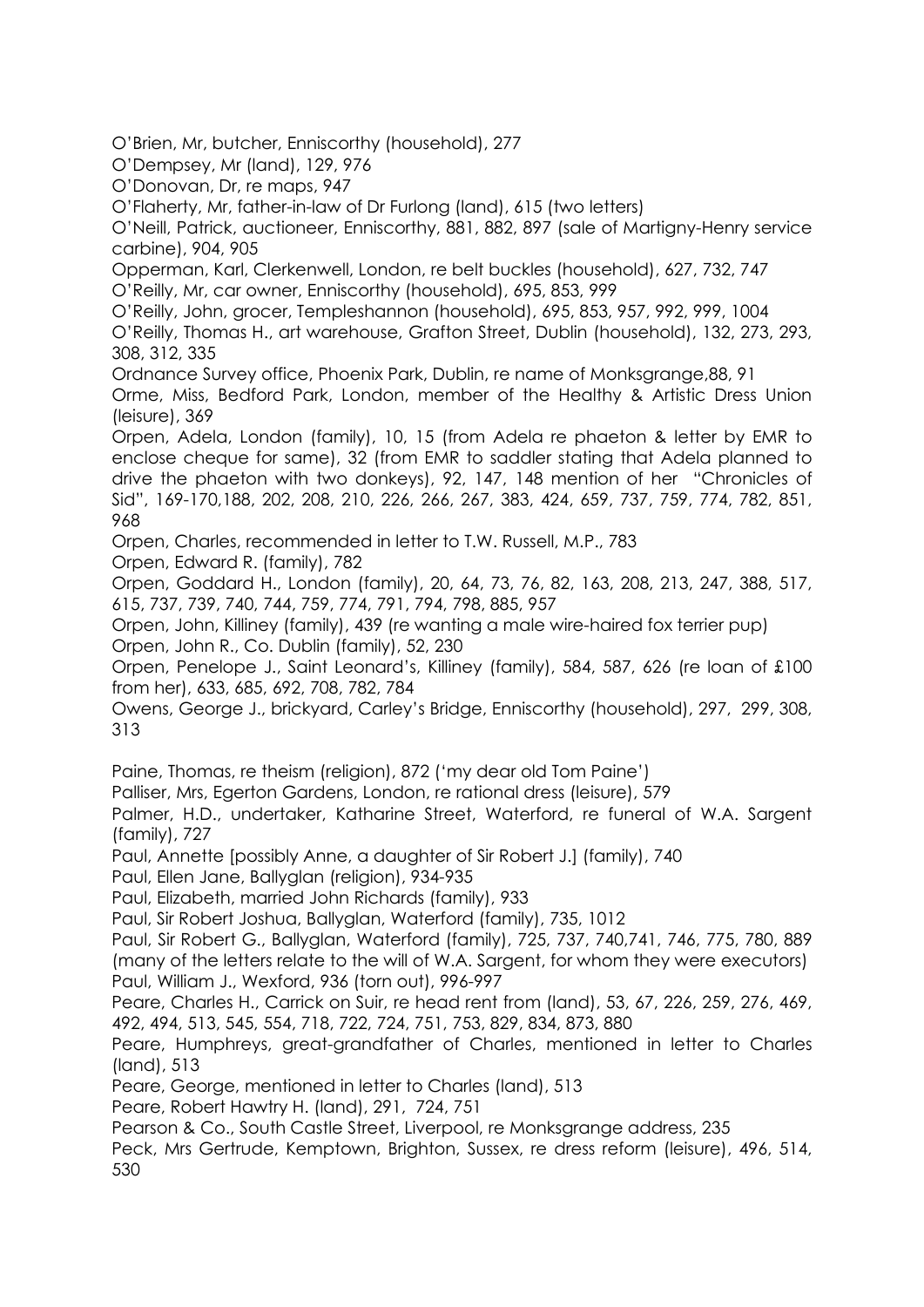photography, 86, 213 Pennefather, Mrs Sophie, Chatham, Canada (personal), 58, 541-542, 938 Penrose, Robert W., Ferrybank, Waterford (land), 754 (giving recommendation of Ruttledge) Petty, Sir William, 947 Pigot & Co., music retailers, Dublin (leisure), 203, 512 Pigott, John, Kyle House, Wexford, candidate for secretaryship of grand jury (legal), 733, 773 Pim, Henry, Blackrock, re guinea fowl (farm), 56 Pim Bros., drapers, George's Street, Dublin (household), 43 recto, 44 (re unbleached cotton socks), 43, 44, 46-47, 77, 85, 111, 113, 114, 115, 124, 127, 132, 196, 204, 258, 284, 286, 331, 336, 341, 346, 400, 435, 447, 477, 516, 572, 596, 603, 676, 677, 682, 700, 704, 707, 726, 732, 734, 738, 741, 745, 748, 763, 766, 775, 797, 840, 950, 951 Platt, James & Co., woollen manufacturers, etc., Martin's Lane, London (household), 370, 375, 384, 394, 398, 402, 415, 675, 705, 708, 709, 849, 852, 854, 858, 860, 900, 902 police 424, 940 Poor Law Union, Enniscorthy, 312, 638, 771 poor rates, 78, 86, 771, 829, 834 Portora Royal School, Enniskillen, 442 Portsmouth Arms Hotel, Enniscorthy (household), 145, 277, 330, 946 postmasters, Dublin, Tullamore, etc. (household), 183, 189, 465, 471, 488, 531 postmistress, Killann/Enniscorthy (household), 1, 7, 36, 101, 124, 143, 158, 181, 201, 257, 357, 474, 480, 497, 590, 681, 707, 709, 712, 746, 748, 781, 785, 879, 909, 915 post office, general, Dublin, 887 Pounder, Festus K., Enniscorthy (personal), 645 Power, Mrs Ellen, lime yard, Bridge Street, New Ross, 284, 340, 343 Power, James, lime yard, Bridge Street, New Ross, 284, 340, 343 Protestant Defence Association, Dublin (PDA), 49, 50, 221, 226, 457, 490, 728, 769 Protestant Orphan Society, Ferns, 69, 222, 487, 747 Pryce Jones, Pryce, Newtown, Wales (household), 38 (letter by Ellen Richards, payment for tennis flannel, etc.), 113, 135, 203, 322, 337, 365, 435, 437, 440, 443, 461, 849 Pullen, John, druggist, Chadwell Street, London, 940, 991, 997, 1000 *Punch*, Fleet Street, London (leisure), 913 (re headwear, the stove pipe hat and his helmets) Purefoy, Dr R.D., gynaecologist, Rotunda Hospital, Dublin (household), 867 (re Ellen's health), 894 (letter by Ellen Richards) Quigley, John, Corrageen, 354, 386, 392, 412, 435 Quigley, The Revd Thomas, Rathnure, concerning a workman (farm), 553, 685 Quinlan, Mrs Mary, Lower Belgrave Street, Eaton Square, London, re dress reform (leisure), 531 Ralphs, Mrs Nellie, Westhoughton, Lancashire, re dress reform (leisure), 637, 689 Rawley, Edward, dentist, The Mall, Waterford (household), 864 Religious Tract Society (religion), 147 *Review of Reviews*, London, 473, 478, 485 [wrongly listed as 482] Reynolds, Miss, Brighton, re dress reform (leisure), 228, 250, 263, 274, 343-344, 345 Rice, Mrs Mary, employee (land), 538, 545, 589, 600, 621, 626, 806 (This correspondence relates to the Brennans flooding the road by her cottage and EMR's inability as landlord to settle the dispute.)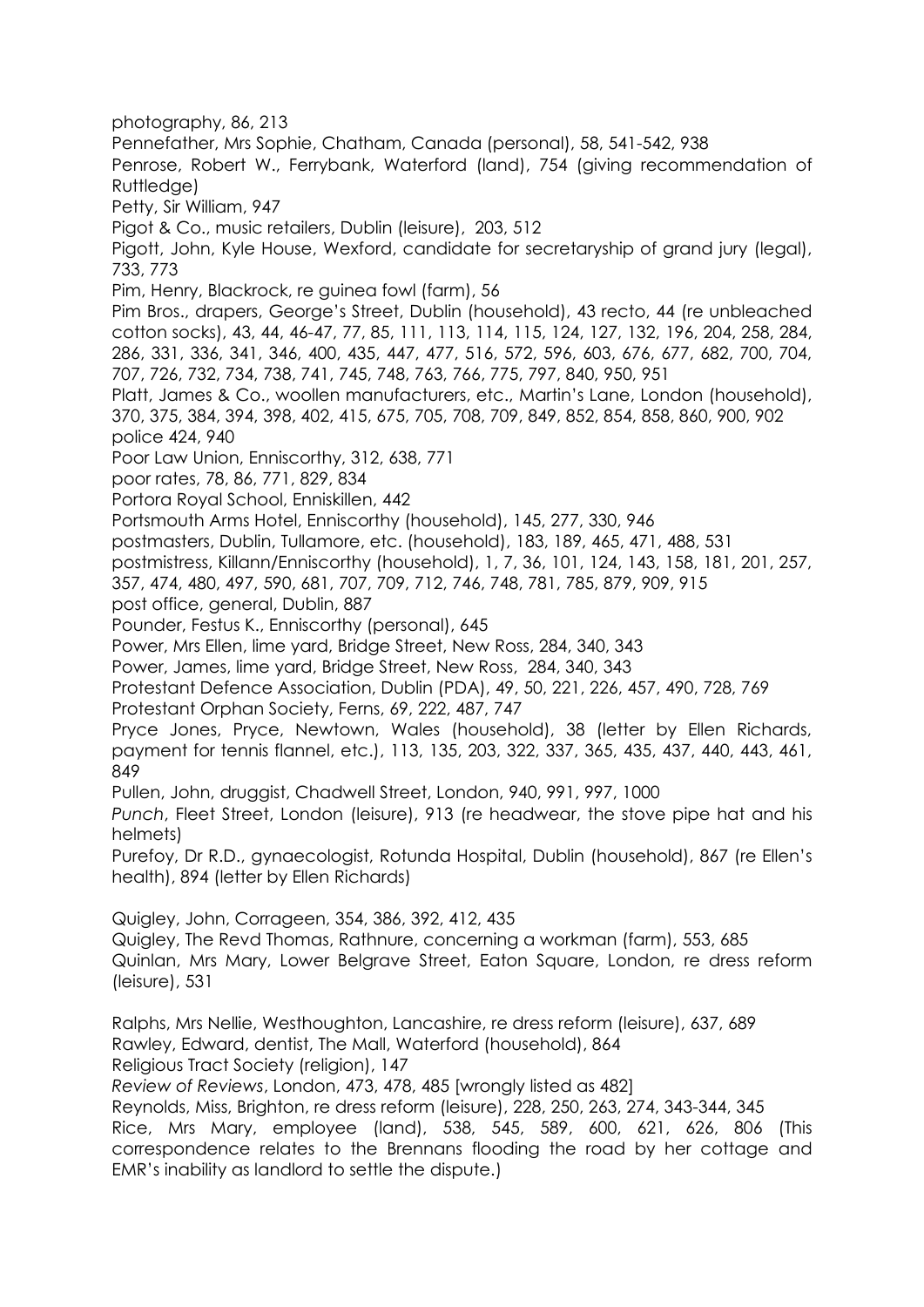Rice, Michael, husband of Mary, blind (land), 600 (his cabin)

Richards, Albert, J.P., Macmine Castle, Enniscorthy (politics), 218

Richards, Ellen C., 147, 210, 266-267, 407, 421, 424, 426, 428, 429, 431,569, 576, 604, 607 & 609 (vaccination against smallpox), 616, 623, 645, 672, 674, 747, 774, 782 (fell off her bicycle), 793, 802-805, 810, 872 894, 927, 948

Richards, Mrs Elizabeth, née Paul, 933

Richards, Goddard, son of John Richards of Raheen, received lease of part of lands of Monksgrange, 1752 (family), 926-927, 932

Richards, Goddard Hewetson, memorial in Killann church (family), 175

Richards, John, Raheen, acquired Monksgrange 1742, died 1748 (family), 926

Richards, John, son of John Richards of Raheen, re lease of part of Monksgrange in 1752 (family), 926

Richards, John Evelyn, re his death as a child (family), 265

Richards, John Francis, older brother of EMR, memorial in Killann church (family), 175 Richards, Letitia, youngest daughter of Goddard Richards (family), 110

Richards, General Solomon, Solsboro, 'the head of our family' (family), 169, 933

Richards, Solomon, succeeded to Raheen 1748, divided land 1752 (family), 926-927, 932-933

Rigby, John & Co., gunsmiths, Suffolk Street, Dublin, 270, 272, 883

Rigley, Mr, tenant (land), 80, 760, 764

Rigley, Alfred (land), 902 (seeking help to go to America)

Ringwood, Henry, Medop Hall, Camolin (politics), 218, 220

Roberts, Dr T.M., Medical Hall, Enniscorthy (household), 37, 108, 128, 311, 352, 786, 837, 932

Robinson, Mr, boot maker, Waterford (household), 131, 135, 138

Ross, William & Co., Enniscorthy (household), 12 (from Ellen Richards), 214 (requires straw for large straw hats)

Ross, Murray & Co., engineers, Middle Abbey Street, Dublin, 376

Royal Irish Constabulary, Killann, 424, 940

Russell, T.W., M.P., London (family), 783

Ruttledge, Francis, land agent, Coolbawn Cottage (land), 24, 40, 62, 80, 84, 103, 104, 106, 122, 129, 142, 159, 164, 175 (as church warden in Killann), 212 (had been at Wiesbaden for his health ), 227, 233, 236, 264, 268, 291, 294, 296, 298-299, 325, 372, 384, 435, 443, 472, 555, 615, 619, 627, 629, 630, 672, 717-718, 724-725, 734, 751, 753, 754, 760, 763, 764, 769, 781, 788, 801, 829, 834, 873, 880, 893, 902, 917, 923, 976, 977, 1009

Ruttledge, Hester, née Lindsay, wife of Francis (personal), 717

Ruttledge, Lily, Coolbawn Cottage, daughter of Francis, re dress reform (leisure), 569, 634

Ruttledge, Mary Nina, Coolbawn Cottage, daughter of Francis, on her engagement to Captain Stewart Hare (personal), 779

Ryan family, 62

Ryan, Mrs (land), 435 (going to seize John Stokes's property)

Ryan, Patrick, tenant, Corrageen (land), 424

Ryan, Patrick & Co., hardware merchants, Enniscorthy (household), 83 (a longhandled steel digging fork), 94, 112, 156, 165, 172, 227, 234, 285, 301, 323, 340, 369, 372, 405, 417, 433, 462, 488, 502, 507, 650, 651, 658, 673, 688, 925

Saint Stephen's Park Hotel, Dublin (personal), 203, 297

Sargent family, pictures (family), 740, 742, 746, 747

Sargent, Annie, wife of William A. (family), 223, 616, 644, 736, 737, 740,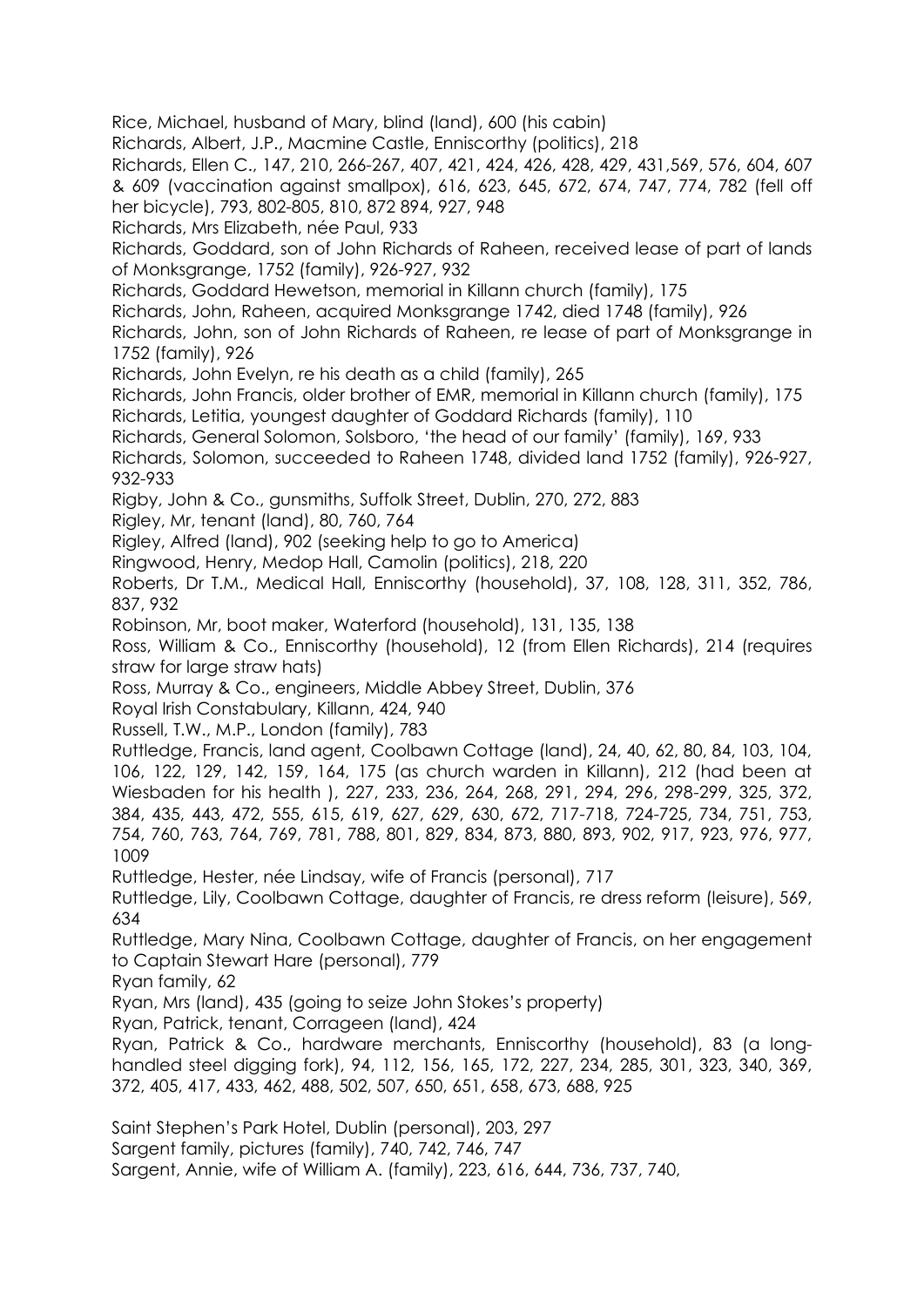Sargent, Mrs Dorothea (family), 744, 745 (re 'her journal which Willy lent me'), 747 (re her journals),

Sargent, Harry R., half-brother of EMR, London (family), 148, 154 (apprentice in Liverpool), 212 (eggs), 234, 390 (reference to difficulties), 509 [erroneously indexed by EMR], 604, 609-610, 623, 737, 742, 744, 793 (seeking a loan)

Sargent, Harry, junior (family), 148, 610

Sargent, Mary D., daughter of William Sargent, Waterford (family), 83, 90, 92-93, 169- 170, 210 241-244, 354, 390, 725, 726, 727, 737, 740, 741(possible fund for her after death of her husband), 742, 745, 747, 750, 755- 756, 782

Sargent, Richard, father of William A., portrait of (family), 740, 742, 746

Sargent, William A., half-brother of EMR, Court House, Waterford (family), 10, 65, 137, 148, 211, 248, re loan from EMR and his success in a "nuisance suit", 249, 255, 266, 282 (as insurance agent), 290 (insurance), 295 (insurance), 390, 407, 494, 604 (ailing), 725 deceased,737 (will of), 740, 743, 744, 862889

Saunders, A., Blackfriars, London, re sale of EMR's volumes of *English Mechanic*, 71, 73

Saunders, Captain, death, 644

Scallion, Matthew, tenant, Askinvillar (land), 80 ('lazy'), 516 (re health and safety at work)

Scallion, Michael, son of Matthew Scallion (land), 516

*Science Siftings*, Fleet Street, London, 166, 171

scythe (farm), 628

servant, second (household), 774

sessions clerk, Enniscorthy (legal), 276, 283, 288, 347, 358

Sheehan, John, saddler, Enniscorthy (household), 16, 19, 167, 778

Shipton, E.R. (Ernest Richard Shipton, from 1867 one of the pioneers of cycling, 1883- 1907, secretary of Cyclists' Touring Club and editor of *Cycle Magazine*; wrote *Cyclists' Touring Club Handbook and Guide*, 1897), 140 Fleet Street, London, re women's cycling costume (leisure), 14, 101, 473

Sibley & Co., booksellers, Grafton Street, Dublin, 81, 140, 145, 147, 148, 151, 153, 155, 156, 157, 168 (requests a new stamp for Ellen's letter paper), 180, 185, 192, 203, 244, 253, 261, 272, 278, 281 (ordering a bespoke book for keeping the weather record), 286, 287, 289, 296 (two letters), 300, 303, 311, 312, 314, 315, 321, 324, 333, 337, 340, 352, 355, 358, 373, 378, 401, 454, 457, 470, 500

Singer Sewing Machine Company, Dublin (household), 36 (from Ellen Richards), 44, 67

Sinnott, Mrs Anastasia, mother of Kitty (personal), 79, 95-96, 114, 120, 128, 150

Sinnott, Mrs Ann, brick maker, The Quay, Enniscorthy, 319, 327, 332

Sinnott, Kitty, Beresford Street, Waterford, as executor to her mother's will (personal), 79, 114

Sinnott, Martin, builder, Glenglass, Ballyhyland, 190, 271, 619, 676, 945, 954

Sinnott, Richard, Newtown, EMR executor of the will of his mother (personal), 79, 114, 120, 128, 150, 186 (reference), 1009 (rent warner)

Sinnott, Thomas, Newtown, brother of Richard, EMR executor of the will of his mother (personal), 76, 79, 114, 120, 150, 171 (copy of letter by Thomas Sinnott, 13 September 1893 re his mother's will), 438, 806

Sir Patrick Dun's Hospital, Dublin, 239 (re health of a tenant)

Smith & Wellstood, stove manufacturers, Grafton Street, Dublin (household), 32, 35, 119, 185, 196, 209, 214, 222, 351, 355, 407, 706, 716, 861, 892, 913, 969, 993, 994, 995, 1002

Smith, Mrs A.M., Walton Crescent, Oxford, re dress reform (leisure), 543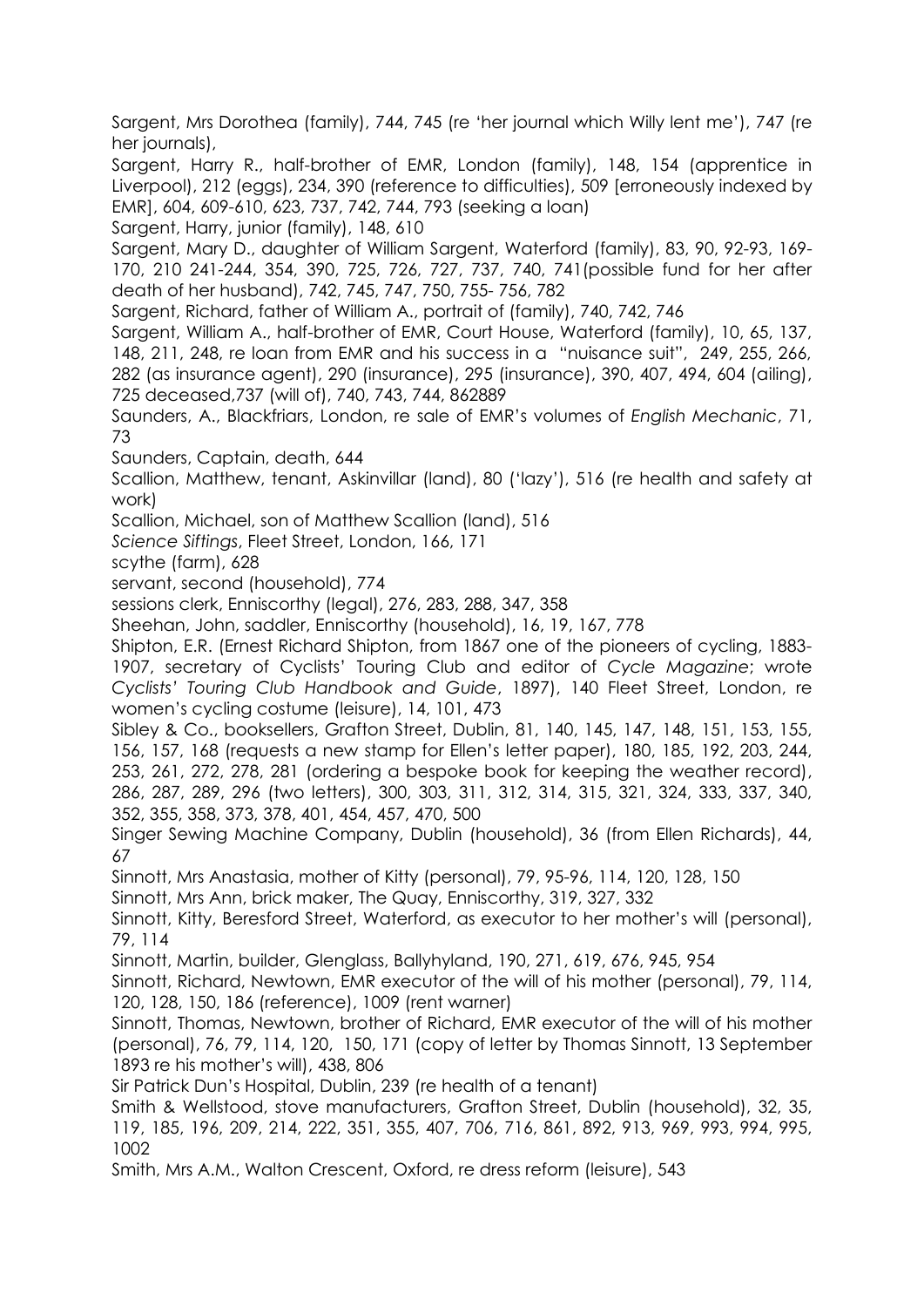Smith, Henry, ironmonger, Capel Street, Dublin (household), 13 (two letters), 217, 246, common warning to, not to take furze or firing from the demesne, 806

Smith, Martin R., London, honorary secretary, Theistic Church (religion), 840, 1003

Smyth, Georgina, wife of Devaynes, Bray Head (household), 568 (recommendation by Ellen of Bridget Murphy)

Smyth, John & Sons, metal workers, Wicklow Street, Dublin (household), 352, 353, 358, 368, 398, 413, 425, 431, 500, 532, 614, 617

*Social Review*, Dublin, 556, 557, 561, 562, 570, 579, 582, 585, 594, 597, 604, 605, 612, 617, 631, 644, 650, 656, 659, 662, 664, 666, 728

Somers, Edward, collector of poor rates, Courtnacuddy, Enniscorthy, 2, 78, 86, 187, 293, 661

Somerville, Mrs, her servant mentioned, 726

Spratt's Patent, Henry Street, Bermondsey, London (household), 248, 249, 252, 262, 271, 279, 285, 358, 365, 367, 375, 382, 667, 671, 719, 722, 750, 924, 924, 944

Springmount Lane, re state of this lane, leading from the old Newtown Barry & New Ross road towards the Commons, 461

stable, construction of (farm), 262, 262, 271, 283, 366, 369, 390, 403- 404, 407, 418, 423, 447-453, 603, 606?, 611?, 633,645,673, 678, 681,684, 688, 690, 692, 697

Stafford, Philip, tenant, Newtown (land), 806

Stanby & Company, Livery Street, Birmingham, for wire netting (farm), 15, 99, 102, 104 Stanley, W.F., instrument maker, Holborn, London (household), 31, 33, 34, 35

station master, Enniscorthy (household), 29, 40, 136, 162, 212, 286, 295, 382, 395, 567, 570, 616, 761, 764, 801, 898

Stead, M.J., publisher of the *Review of Reviews*, Mowbray House, Norfolk Street, London, 473, 485

Steadman, Mr, former tenant (land), 761

steamship agent, New Ross, 103

steamship company, Waterford, 430

steam yacht Victoria, London (travel), 914

Stephens, Henry, ink maker, London (household), 46, 49, 135, 369, 377, 379, 620, 837, 841

Steward, Dr, 725

Stewart, Thomas, shoemaker, Upper Ormond Quay, Dublin (household), 963, 966, 980, 987, 990, 994

Stokes, Henry, Corrageen (land), 591, 806, 925

Stokes, John, tenant (land), 24 (bought a steam thresher and two seeding machines), 25, 103 (bailiff seized all his stock for debt on steam thresher), 435 ('all his property is to be seized for that engine'), 443, 600, 629, 630, 635, 636, 717, 806, 861, 976

straw-bonnet factory, Luton, Bedfordshire, 217

succession duty, 68, 70, 87, 92, 95, 104, 109, 110, 152, 171, 184, 192

summons server, Clonroche (land), 293

Sutton & Co., carriers, South Anne Street, Dublin, 971

Svinhufvud, Karl, Sweden (personal), 265

Swedish language (personal), 26

Sweet & Maxwell, dealers, London, re books, 740

Symons, George J., Camden Square, London (He first produced a four-page pamphlet *English Rainfall* in 1860, with records from 150 stations. From 1860, it was published as *British Rainfall*, and became known as *Symons' British Rainfall* from then until 1899. It was officially produced by the British Rainfall Association and in 1919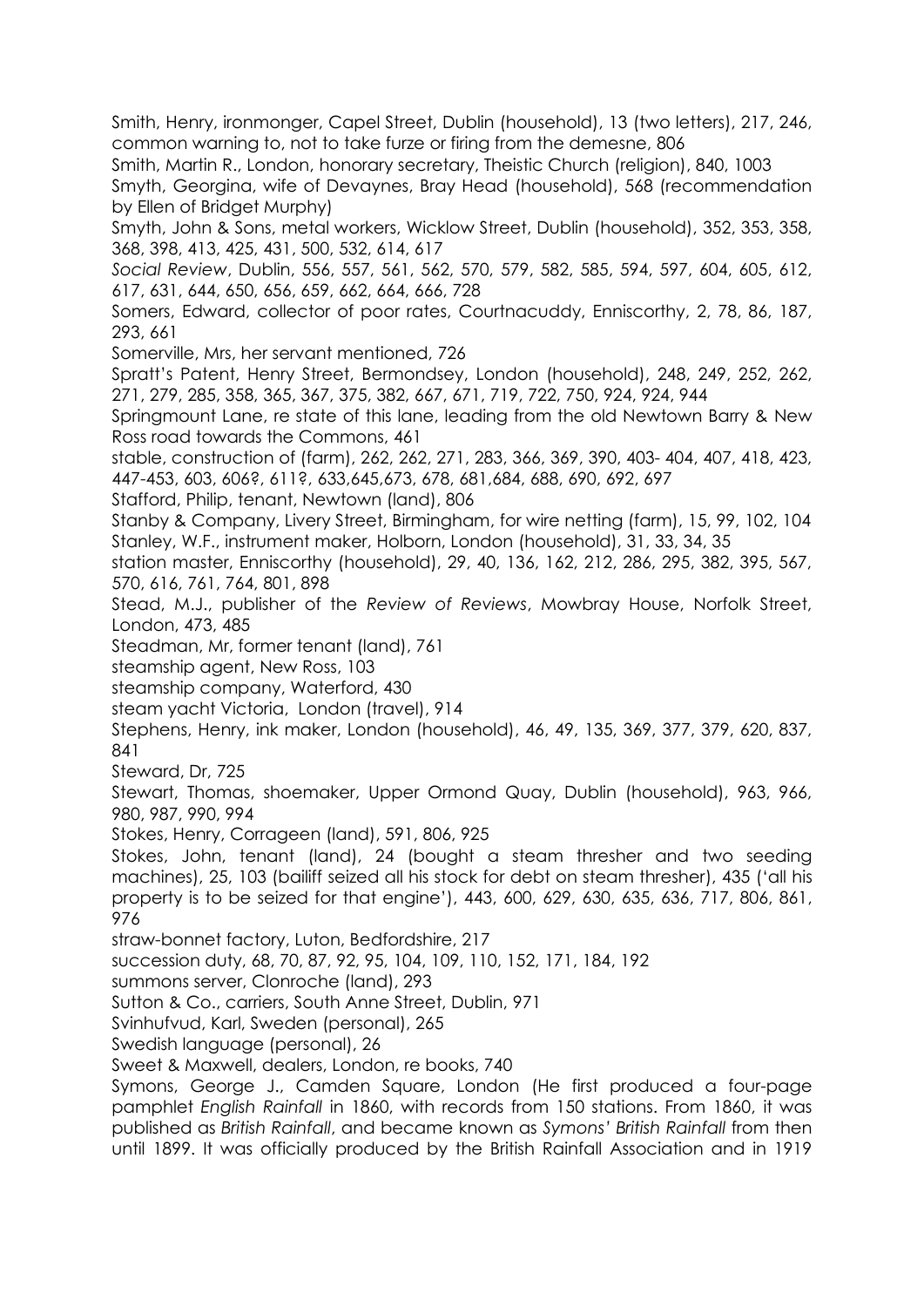became a branch of the Meteorological Society. EMR began sending records in 1892.), 21, 66, 75, 78, 127, 165, 174, 246, 251, 255, 301, 312, 427, 520

Tallon, Thomas, leather merchants, Capel Street, Dublin (household), 827 Tangyes Ltd., engineers' factors, Birmingham (farm), 376

Taylor & Co., agents for Kops ale, Lower Gardiner Street, Dublin (household), 953, 955 Taylor, Charles, Wexford, 42 (Ellen Richards to Canon Robert Blacker, that EMR would like Blacker to consider him as a candidate for the registrarship of the Wexford Infirmary, as 'Edward and Mr Taylor used to correspond in the bad days and had views in common, especially on the encumbrance question'; EMR letter of encouragement on same page.)

tenants (land), 37, 267

Theistic Church (religion), 840, 860, 872, 1003

Theobald, Miss A.G., Hon. Sec. Healthy & Artistic Dress Union, London (leisure), 576, 605

Thompson Bros., builders' providers, Wexford (farm), 262, 364, 367, 377, 388, 393, 403, 409, 414

Thompson, Anderson & Co., Liverpool (personal), 154

Thornhill, Mrs C., Castlebellingham, Co. Louth, recommendation of Bridget Murphy, 563, 568

Thornton & Sons, solicitors, Waterford (legal), 878, 889

Thorpe, Mrs, Bannaboo, Co. Wexford, re her meeting at the station, guinea fowl to be sent to Col. Magrath, 348

tithes (land), 37, 40, 45, 220, 273, 458, 462, 710, 859

Tobin, P. & Sons, draper, Waterford (household), 105, 107 (letters by Ellen Richards), 138, 139

Tobin, Philip, tenant (land), 923

Tomkinson, Mrs, Chief Secretary's Lodge, Phoenix Park, Dublin (household), 568 (recommendation by Ellen of Bridget Murphy)

Trainor & Co., brush makers, George's Street, Dublin (household), 841, 847

transport, 13 (ad for second-hand carriage), 15 (letter by Adela Orpen, re purchasing a pony phaeton and letter by EMR to enclose cheque for £8), 22

Tranter, E.A., agent, Cyclists' Touring Club, Trowbridge, Wiltshire (leisure), 940

travel, 266

trees, 200, 267

Tristram, Mrs Annie, postmistress, Killann (household), 746

Truelock & Harris, gunsmiths, Dublin (household), 624

Tuckey, Mrs Ellen, Dundrum, Co. Dublin, re candlesticks (household), 334, 338, 349, 353, 354

Unitarian Church, Dublin (religion), 872

valuation, 189

Verdon & Co., sail makers, Burgh Quay, Dublin (household), 347, 350, 874, 877, 882, 888, 899

Victoria steam yacht, Regent Street, London, 914

Voysey, The Revd Charles, London, former Anglican priest and founder of the Theistic Church (religion), 790-791, 795, 797, 804, 810, 819-820, 823, 828, 840, 848, 853- 854, 908, 1001

Voysey, The Revd Ellison A., London (religion), 830, 837, 838, 850, 853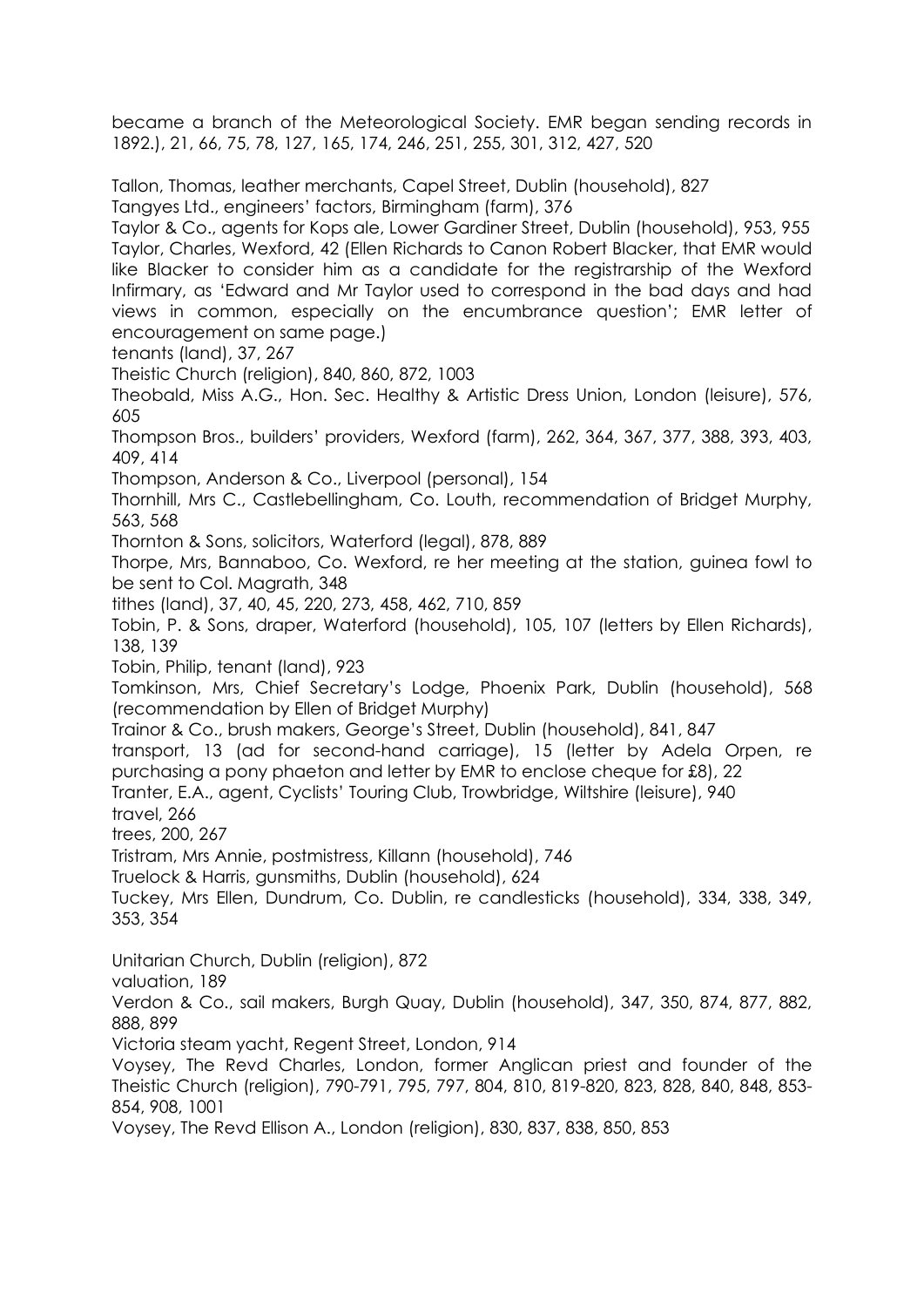Walker, William & Son, grocers, Main Street, Wexford (household), 235, 261 (an interesting food order), 320, 334, 378, 413 Wallace, Mrs C. Leigh Hunt, 4 Albany Terrace, London, editor of *Herald of Health*, 1891- a healer and writer on health, spiritualism and food (household), 523, 540, 549, 558, 564, 588, 595, 602, 654, 755, 977, 978, 998, 1002, 1005, 1008, 1011 Walsh, Jasper, timber merchants, Wexford, 386, 390, 399, 401, 416, 418, 423, 425, 427, 432, 447-453, 479, 508, 590, 594, 606, 607, 614, 621, 625, 628, 631, 641, 643, 647, 652, 654, 656, 658, 1008 Walsh's Hotel, Dunmore East, Co. Waterford (travel), 117 *The Warder*, Dublin, 53, 160, 259 water course, 621 water pipe, 406 Watson, W. & Sons, opticians, High Holborn, London (household), 26 Waterford & Milford Steam Ship Company, Waterford (household), 204, 430 weather, 50, 127,190, 253, 267, 281,311 Webster, Henry, county engineer, Wexford, 857 (re road past Monksgrange) Webster, John R., veterinary surgeon, Enniscorthy (farm), 54, 124, 126, 144, 148, 223, 246, 293, 352, 399, 423, 480, 743, 765, 868, 881, 899, 977 Welles, Mme F.R., 44 rue Saint-Didier, Paris, re women's rational dress (leisure), 503 Wells, B.B., case makers and cutlers, Strand, London (household), 139, 144 Wertheimer & Co., printers, Finsbury, London, 914, 916 Western Rational Dress Club, Charlton Kings, Cheltenham (leisure), 969, 979 Wexford County Infirmary, 42 *Wexford Independent* (personal), 24, 116 (re a new book by Adela) , 141, 144, 146, 158, 170, 185, 204, 257, 268, 551, 554, 557, 560, 561, 685, 766, 770, 773, 806, 906, 909, 915, 923 White, George & Sons, druggists, Thomas Street, Waterford (household), 734, 735, 738, 776, 777, 778, 783 White, Mick, brother of Tom, 255 White, Tom, brother of Mick, 255 White, William, 255 Whiteley, William, department store, Westbourne Grove, London, 37, 43 (from Ellen Richards), 61, 64, 225, 231, 519, 632, 646, 732, 827, 831, 973 Wigham, Mrs Mary, Women's Liberal Unionist Association, Albany House, Monkstown, Co. Dublin (politics), 495 Wilkinson, Thomas, sub sheriff, Wexford, 11, 20 (being 68, EMR states that he is no longer liable to serve on petty juries), 25 (still expects to be summoned from grand jury), 55, 134, 299, 438, 439, 661, 739 Williams, Mr, canvas from (household), 682 Winsor & Newton, art supplies, Rathbone Place, London (household), 282 Wiseman, William, common warning to, not to take furze or firing from the demesne (land), 806 Women's Liberal Unionist Association, Monkstown Co. Dublin (politics), 101, 495 Woodbrook (leisure), 442 Woolland Bros., drapers, Lowndes Terrace, London (household), 660 workmen, 352, 553, 685, 809 Wynne, The Revd Frederick Richards, Leeson Park, Dublin, on his election as bishop of Killaloe (personal), 218 Wynne, Henry E., Richmond Terrace, Wexford (land), 197, 479, 482